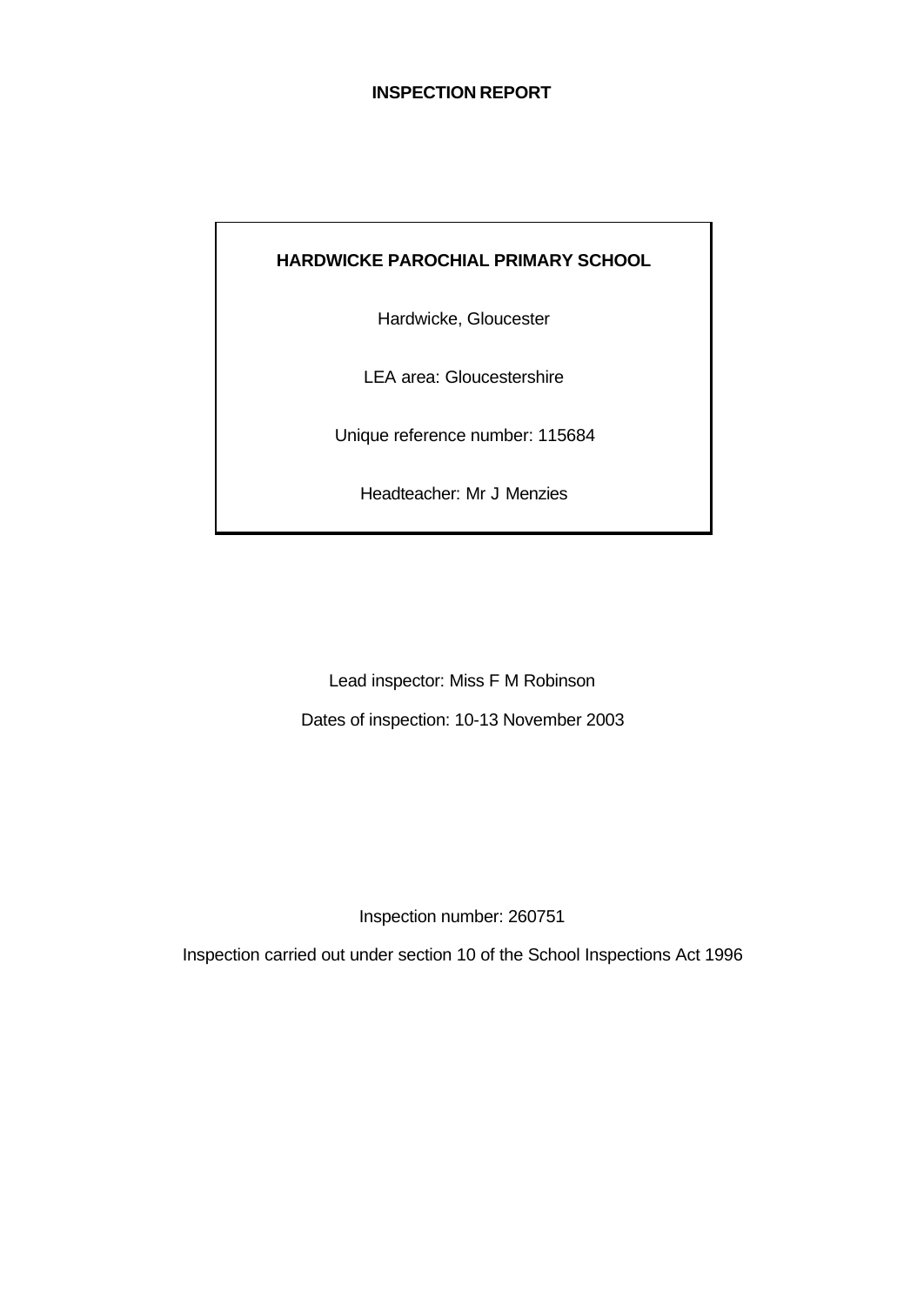### © Crown copyright 2003

This report may be reproduced in whole or in part for non-commercial educational purposes, provided that all extracts quoted are reproduced verbatim without adaptation and on condition that the source and date thereof are stated.

Further copies of this report are obtainable from the school. Under the School Inspections Act 1996, the school must provide a copy of this report and/or its summary free of charge to certain categories of people. A charge not exceeding the full cost of reproduction may be made for any other copies supplied.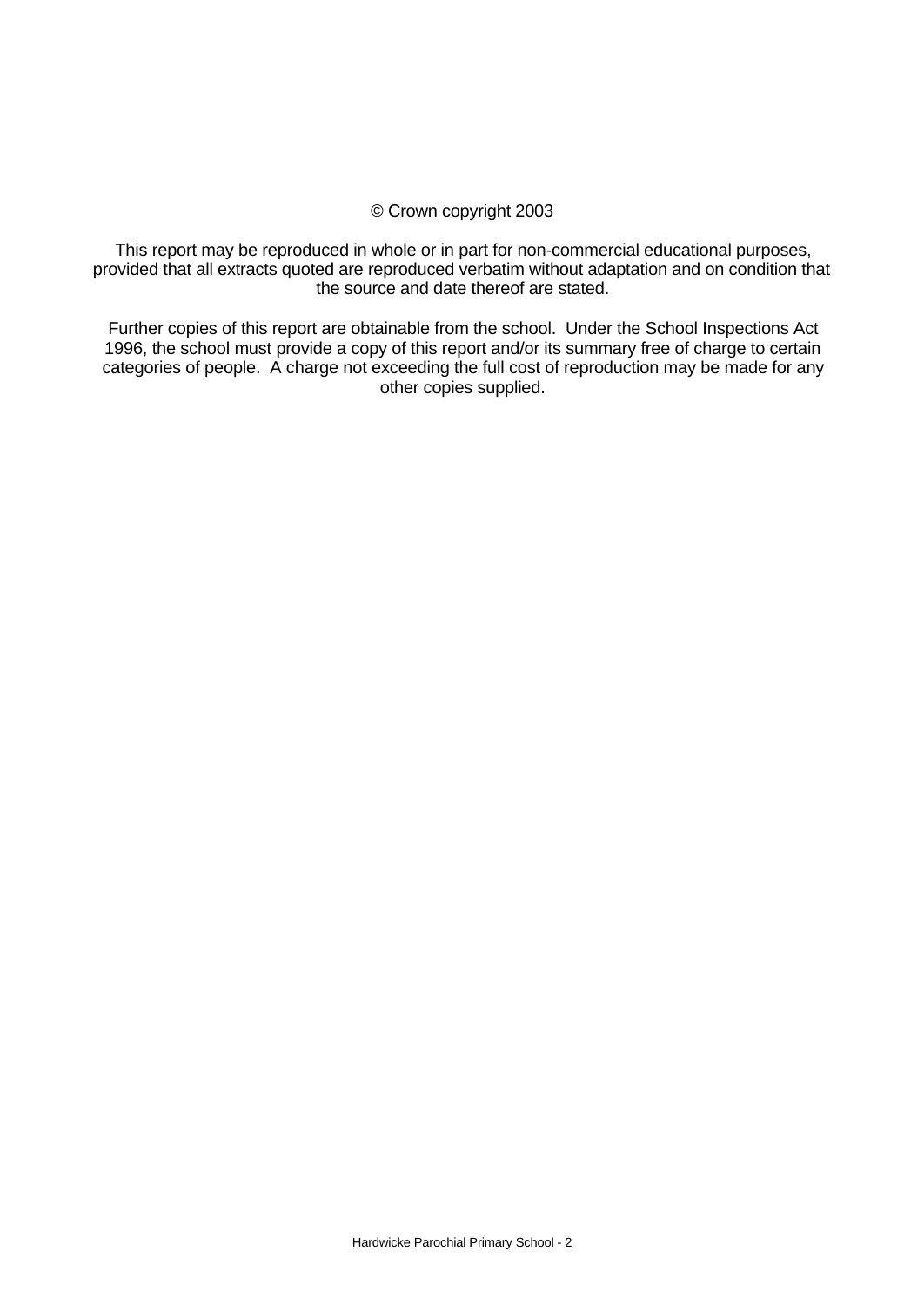# **INFORMATION ABOUT THE SCHOOL**

| Type of school:              | Primary                      |
|------------------------------|------------------------------|
| School category:             | Voluntary aided              |
| Age range of pupils:         | $5 - 11$                     |
| Gender of pupils:            | Mixed                        |
| Number on roll:              | 399                          |
| School address:              | Poplar Way<br>Hardwicke      |
| Postcode:                    | Gloucester<br>GL2 4QG        |
| Telephone number:            | 01452 720538                 |
| Fax number:                  | 01452 720538                 |
| Appropriate authority:       | Gloucestershire              |
| Name of chair of governors:  | <b>Revd Thomas Woodhouse</b> |
| Date of previous inspection: | 12 October 1998              |

# **CHARACTERISTICS OF THE SCHOOL**

Hardwicke Parochial C of E VA Primary School is larger than most primary schools. It is located on the outskirts of Gloucester. It has 390 pupils on roll (190 boys and 209 girls) aged from four to eleven. Pupils come from a wide range of social backgrounds. About 5% are from minority ethnic families. All pupils speak English as their first language and none are at an early stage of English acquisition. The percentage of pupils eligible for free school meals is well below the national average. The proportion of pupils with special educational needs (SEN) is broadly average. Five of these pupils have statements of SEN. The percentage of pupils joining or leaving the school other than at the normal time is low. In 2002, the school received the Basic Skills Quality Mark and a Schools Achievement Award. In 2003, it received the Healthy School Award.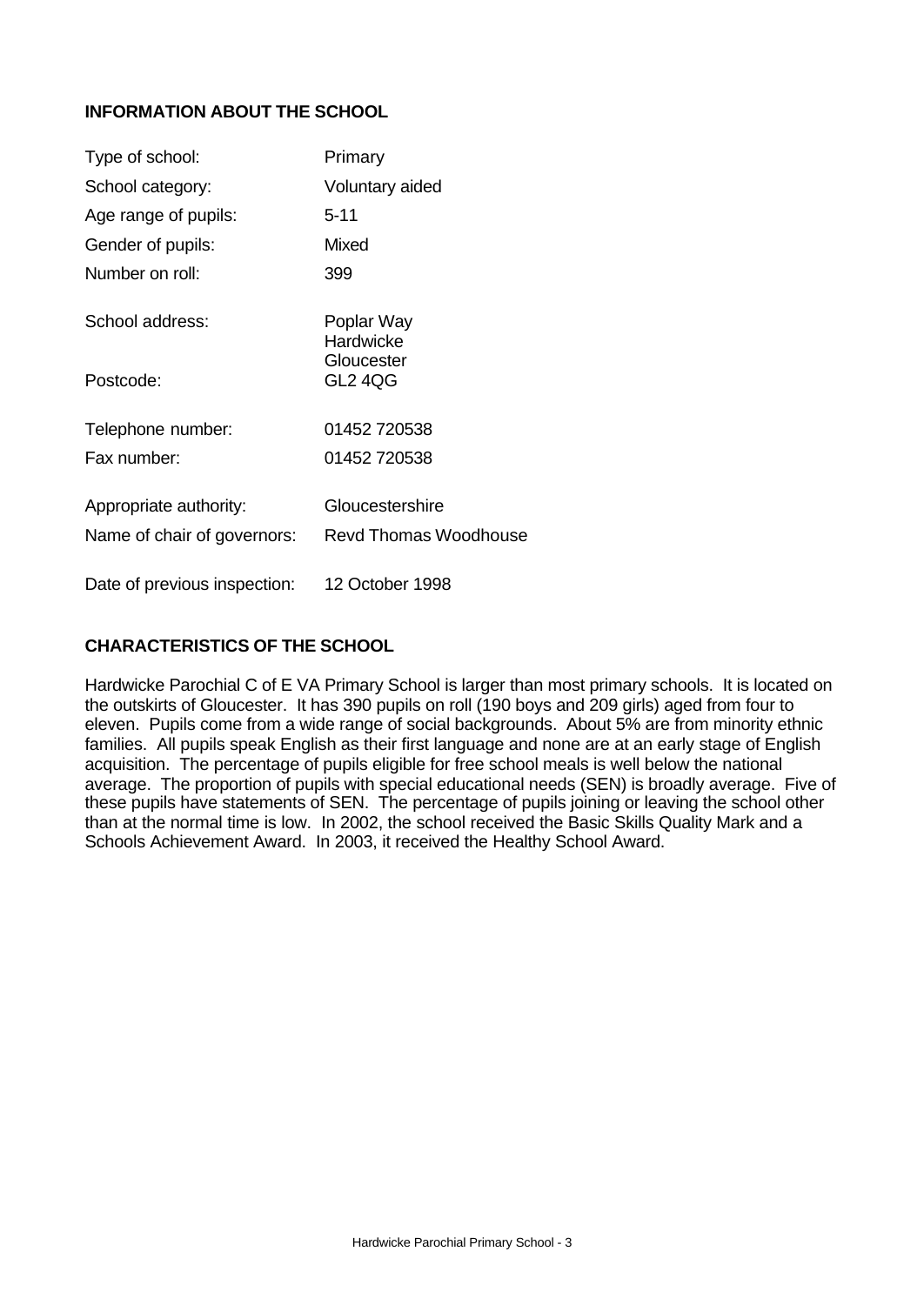### **INFORMATION ABOUT THE INSPECTION TEAM**

| Members of the inspection team |                       | <b>Subject responsibilities</b> |                                             |
|--------------------------------|-----------------------|---------------------------------|---------------------------------------------|
| 22182                          | Fiona Robinson        | Lead inspector                  | <b>Foundation Stage</b>                     |
|                                |                       |                                 | English as an additional language           |
|                                |                       |                                 | Science                                     |
|                                |                       |                                 | Art and design                              |
|                                |                       |                                 | History                                     |
|                                |                       |                                 | Geography                                   |
|                                |                       |                                 | <b>Music</b>                                |
| 15522                          | Bernard Morgan        | Lay inspector                   |                                             |
| 2008                           | <b>Philip Morris</b>  | Team inspector                  | English                                     |
|                                |                       |                                 | Information and communication<br>technology |
|                                |                       |                                 | Design and technology                       |
| 4642                           | <b>Philip Robbins</b> | Team inspector                  | Special educational needs                   |
|                                |                       |                                 | <b>Mathematics</b>                          |
|                                |                       |                                 | Physical education                          |

The inspection contractor was:

Parkman Ltd. in association with *PkR* 35 Trewartha Park Weston-Super-Mare Somerset BS23 2RT

Any concerns or complaints about the inspection or the report should be made initially to the inspection contractor. The procedures are set out in the leaflet *'Complaining about Ofsted Inspections'*, which is available from Ofsted Publications Centre (telephone 07002 637833) or Ofsted's website (www.ofsted.gov.uk).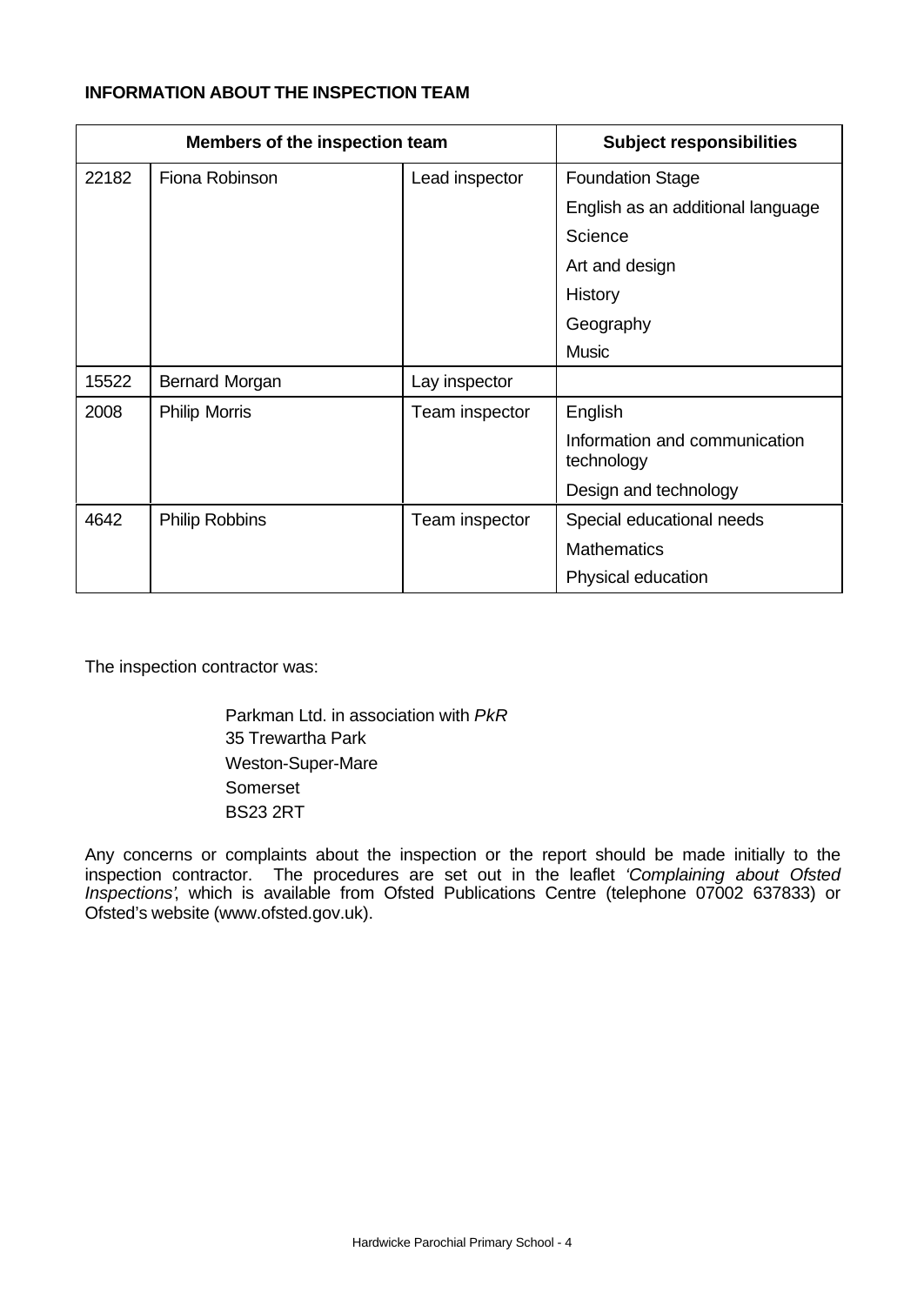### **REPORT CONTENTS**

|                                                                                                                                    | Page |
|------------------------------------------------------------------------------------------------------------------------------------|------|
| <b>PART A: SUMMARY OF THE REPORT</b>                                                                                               | 6    |
| <b>PART B: COMMENTARY ON THE MAIN INSPECTION FINDINGS</b>                                                                          |      |
| <b>STANDARDS ACHIEVED BY PUPILS</b>                                                                                                | 8    |
| Standards achieved in areas of learning, subjects and courses                                                                      |      |
| Pupils' attitudes, values and other personal qualities                                                                             |      |
| <b>QUALITY OF EDUCATION PROVIDED BY THE SCHOOL</b>                                                                                 | 11   |
| Teaching and learning<br>The curriculum<br>Care, guidance and support<br>Partnership with parents, other schools and the community |      |
| <b>LEADERSHIP AND MANAGEMENT</b>                                                                                                   | 15   |
| PART C: THE QUALITY OF EDUCATION IN AREAS OF LEARNING AND<br><b>SUBJECTS</b>                                                       | 17   |
| AREAS OF LEARNING IN THE FOUNDATION STAGE                                                                                          |      |
| <b>SUBJECTS IN KEY STAGES 1 AND 2</b>                                                                                              |      |
| <b>PART D: SUMMARY OF THE MAIN INSPECTION JUDGEMENTS</b>                                                                           | 30   |
|                                                                                                                                    |      |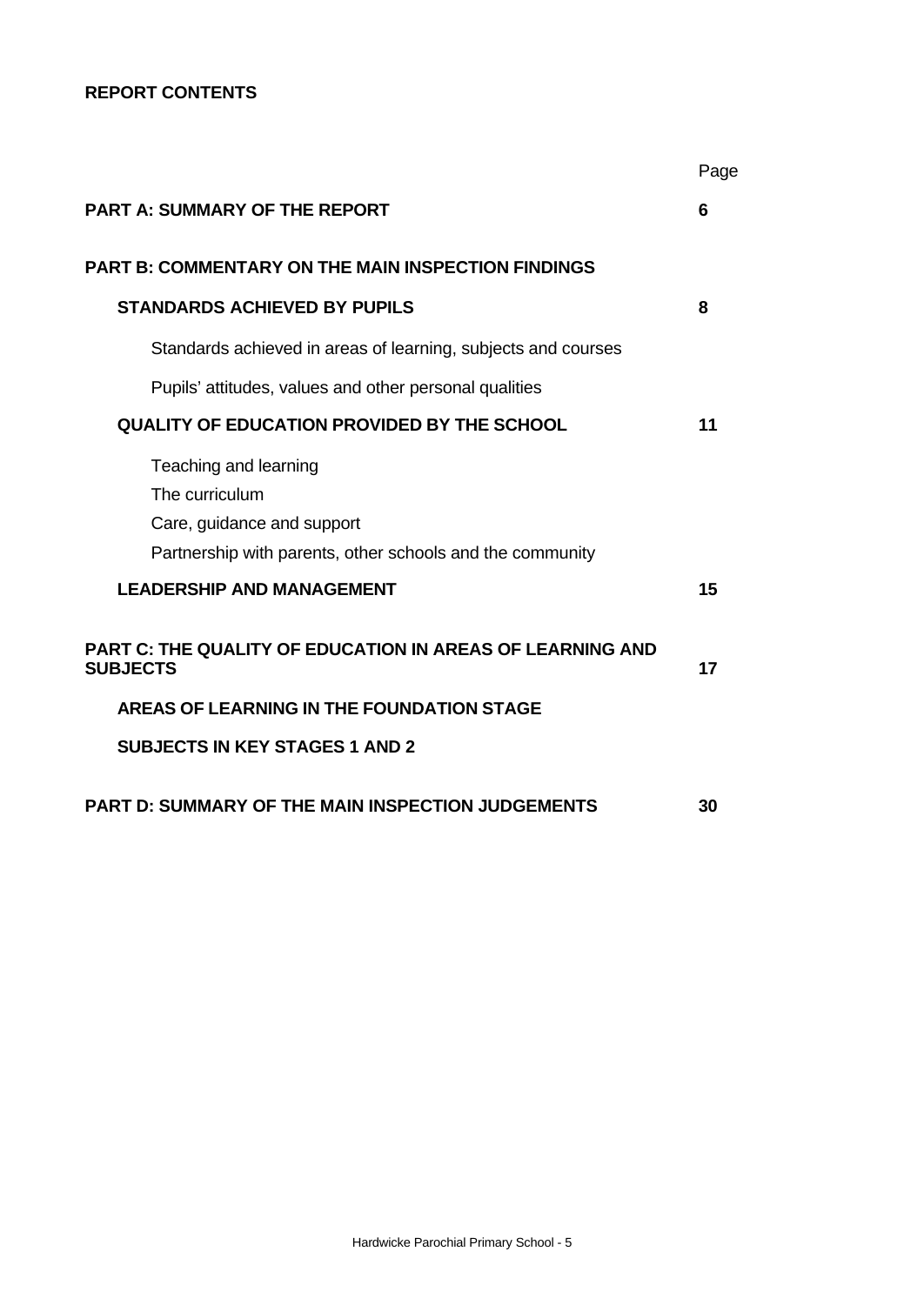# **PART A: SUMMARY OF THE REPORT**

# **OVERALL EVALUATION**

**This is a very good school that provides a very good standard of education**. The leadership of the school by the headteacher is outstanding and the quality of management is excellent. The curriculum is excellent and is broad, balanced, rich and relevant. The quality of teaching is very good with some excellent teaching observed. The school provides very good value for money.

### **The school's main strengths and weaknesses are**:

- ? The school is excellently led and managed.
- ? Standards in English, mathematics and science are very high by eleven.
- ? Pupils' attitudes, behaviour and relationships are very good.
- ? The excellent curriculum is broad, balanced, rich and relevant.
- ? The quality of teaching and learning are very good.
- ? The children get a very good start to their education.
- ? Links with the parents and the community are very good.

There are no significant weaknesses.

The improvement since the last inspection is excellent. Issues from the previous inspection have been very well tackled. Standards are very high due to consistently very good teaching and learning. The excellent leadership by the headteacher has resulted in an excellent rich curriculum and very bright, stimulating learning environment. Excellent teamwork is evident and this helps to push up standards. The quality of the school improvement plan is outstanding and focused on improving standards, teaching and learning. Very high expectations and shared vision provide a firm steer to the school's work. The ethos of the school is excellent and pupils have a very clear understanding of what they are expected to achieve. The school has a very strong commitment to improvement and as a result the school is very well placed to improve further.

| <b>Results in National</b><br>Curriculum tests at the end<br>of Year 6, compared with: |      | similar schools |      |      |
|----------------------------------------------------------------------------------------|------|-----------------|------|------|
|                                                                                        | 2001 | 2002            | 2003 | 2003 |
| English                                                                                |      | A*              |      |      |
| <b>Mathematics</b>                                                                     |      | A*              |      |      |
| science                                                                                |      | A*              | A*   |      |

### **STANDARDS ACHIEVED**

*Key: A - well above average; B – above average; C – average; D – below average; E – well below average Similar schools are those whose pupils attained similarly at the end of Year 2.*

**Pupils' achievement is very good**. They enter school with broadly average standards and make very good progress in the Reception classes. By the end of this year standards are good with most children meeting and a significant number exceeding the Early Learning Goals. They make very good progress over time in the infant and junior phases. They demonstrate very good attitudes to learning, especially in English, mathematics and science. At the time of the inspection standards were good at the start of Year 2 in reading, writing, mathematics, science and all other areas of the curriculum. In Year 6 standards were well above average in English, mathematics, science and most other subjects. They were above average in information and communication technology (ICT) and physical education (PE). In the 2003 National Curriculum tests Year 6 pupils achieved very high standards compared to all schools and similar schools in English and mathematics. They were very high (in the top 5%) in science. Pupils are well placed to exceed their current targets in English, mathematics and science.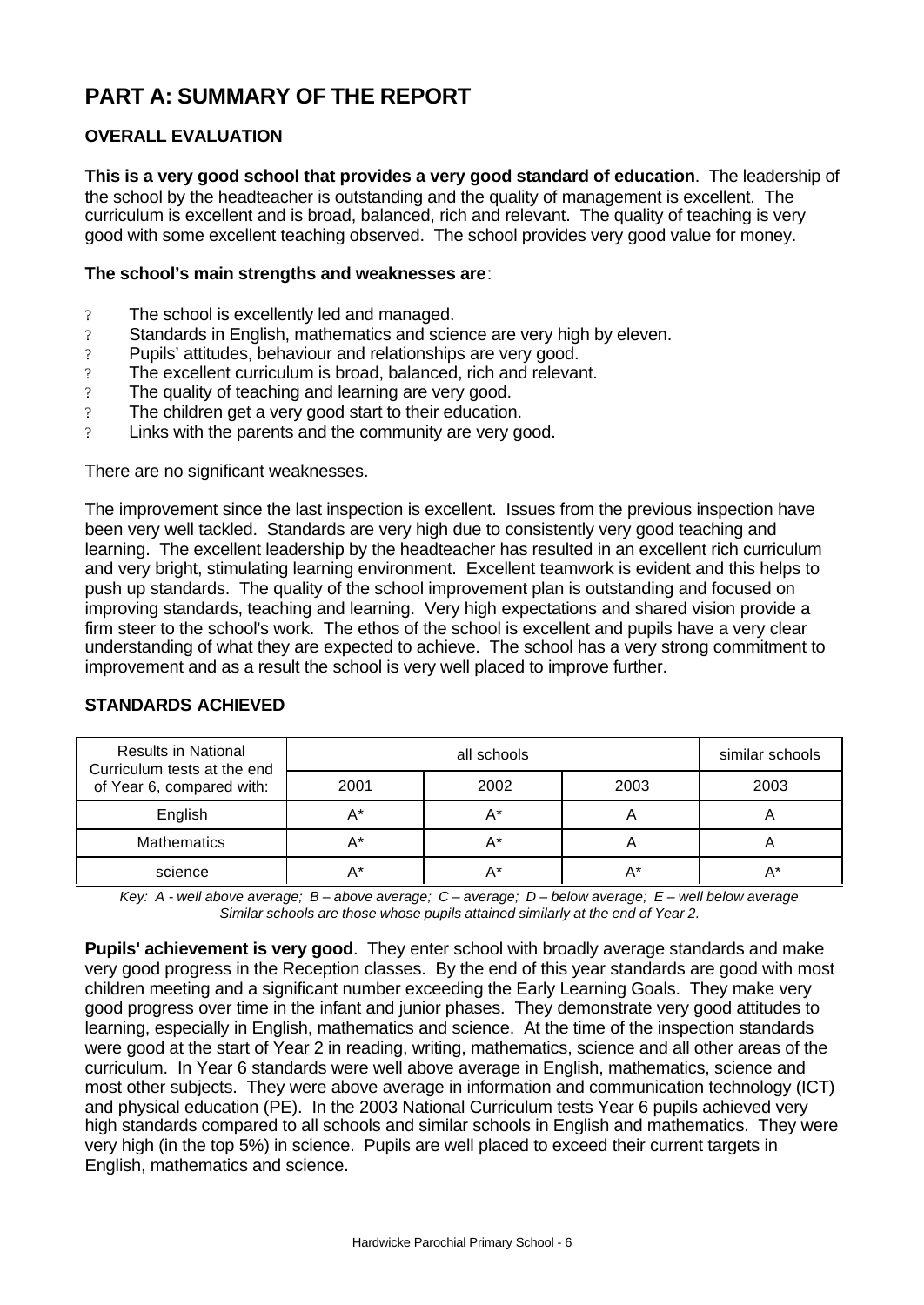**The development of pupils' personal qualities is very good overall and leads to the very good attitudes and increasing sense of responsibility they display**. Their behaviour is very good and pupils very much enjoy coming to school. They work very hard and are keen to please their teachers. Attendance and punctuality are excellent. **The provision for the spiritual, moral, social and cultural development of pupils is very good**.

### **QUALITY OF EDUCATION**

**The quality of education is very good. Teaching and learning is very good overall**. Excellent teaching was seen in the Foundation Stage, infant phase and junior phase. Very good teaching was seen in English, mathematics and science. Excellent teaching was seen in the Foundation Stage, Year 2, Year 4 and Year 6.

The use of assessment is excellent in the core subjects. The curriculum is excellent and is enhanced by very good opportunities for enrichment. The school cares for its pupils very well and provides very good extra-curricular activities. Collaboration and partnerships with parents and the community are very good and valuable opportunities to promote pupils achievement occur.

### **LEADERSHIP AND MANAGEMENT**

**Leadership and management are excellent**. Leadership by the headteacher is outstanding and he provides inspirational vision and focus to the school's work is very strong and staff specialisms are used very well to support the curriculum.

Management is excellent and governance is outstanding. Governors have an excellent understanding of the strengths and weaknesses of the school. They have a very strategic overview and are very supportive of the school's efforts.

## **PARENTS' AND PUPILS' VIEWS OF THE SCHOOL**

Parents have very good views of the school. They are very pleased with the way in which the school is led, the expectations of staff, the quality of teaching and the progress their children are making. Their views are very positive. Pupils like the school and especially the teaching they receive.

### **IMPROVEMENTS NEEDED**

There are no significant areas for improvement.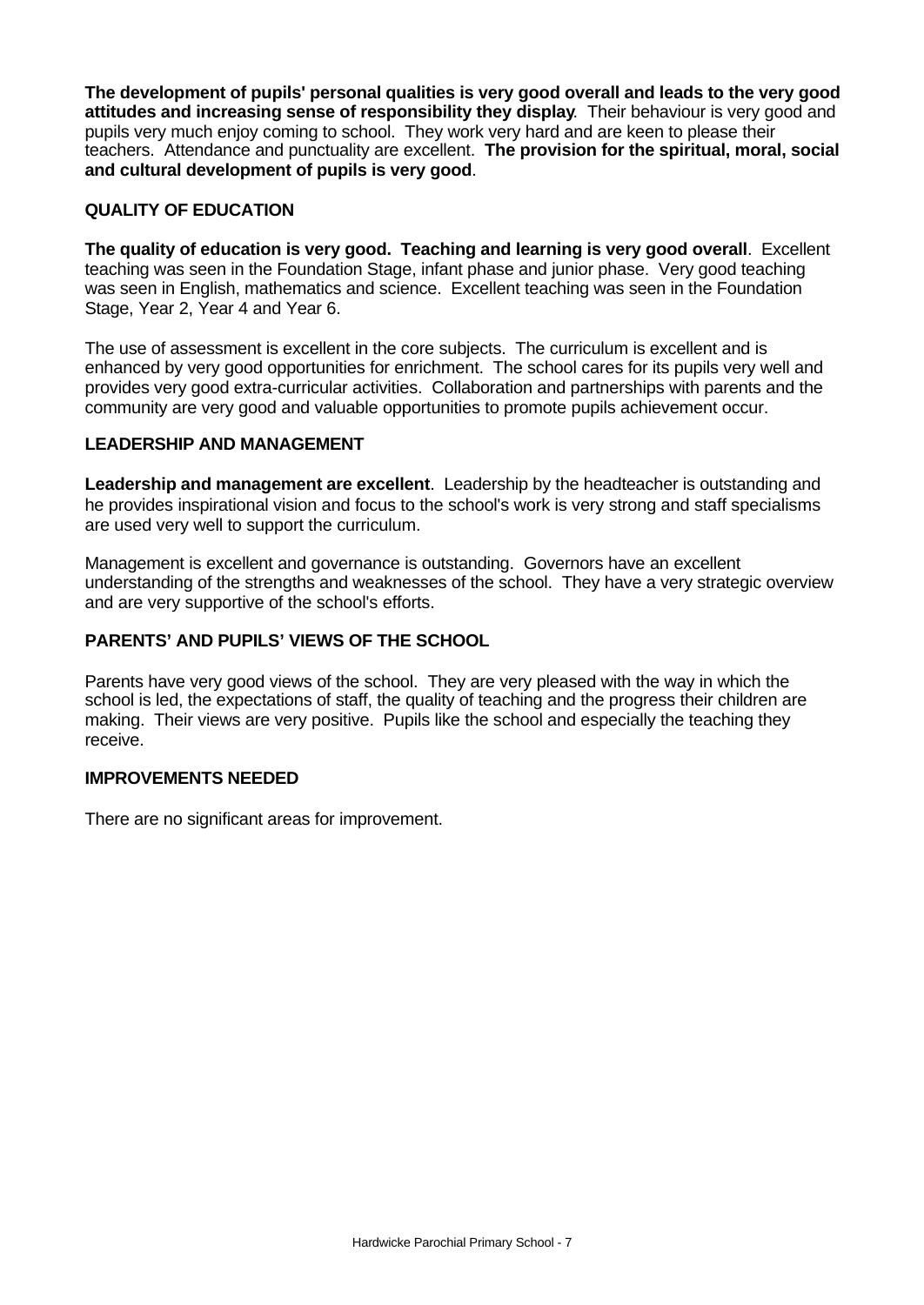# **PART B: COMMENTARY ON THE INSPECTION FINDINGS**

# **STANDARDS ACHIEVED BY PUPILS**

### **Standards achieved in areas of learning, subjects and courses**

Pupils achieve very well throughout the school. They enter school with broadly average standards and make very good progress in the two Reception classes. By the end of the Reception year most children are on target to meet or exceed the Early Learning Goals<sup>1</sup> in the six areas of learning. They make very good progress in Years 1 and 2 and standards are above average in reading, writing, mathematics and science by Year 2. They make very good progress in Years 3, 4 5 and 6. At the time of the inspection standards were very good at the start of Year 6 in English, mathematics and science. Pupils are well on track to exceed their current targets in English, mathematics and science in the 2004 national tests.

### **Main strengths and weaknesses**

- ? All pupils achieve very well.
- ? Standards are high in national tests.
- ? Pupils with SEN and English as an additional language (EAL) make very good progress.

### **Commentary**

- 1. When children start school in the Reception classes assessment data shows that their knowledge, skills and understanding are broadly average. Children are making very good progress due to high quality teaching and a very good curriculum matched well to their age and ability. This year the children are well set to meet or exceed the levels expected for their age. The excellent, new enclosed outdoor area is being used very well to support the children's learning.
- 2. Standards have dramatically risen in the Year 2 and Year 6 tests since the last inspection, particularly in Year 6 tests. In Year 2 the improvement has been above the national trend and in Year 6 it is well above the national trend.
- 3. The tables below refer to the 2003 tests. The table below shows that in 2003 standards in Year 2 were well above average in writing and mathematics. They were above average in reading. Standards have been maintained in 2003 and there is every indication that they will be well above average in reading, writing and mathematics.

### *Standards in national tests at the end of Year 2 – average point scores in 2003*

| Standards in: | School results | <b>National results</b> |
|---------------|----------------|-------------------------|
| Reading       | 18.3(16.0)     | 15.7 (15.8)             |
| Writing       | 16.0 (15.4)    | 14.6 (14.4)             |
| Mathematics   | 17.7 (16.8)    | 16.3 (16.5)             |

*There were 56 pupils in the year group. Figures in brackets are for the previous year*

4. The table below shows that in 2003 standards in Year 6 tests were very high in English and mathematics. They were very high (in the top 5%) in science. There is every indication that standards will be even higher this year. What the table does not show is that there is no notable difference in the performance of boys and girls. Pupils with SEN, EAL and the higher attaining pupils are achieving very well in relation to ability. This group of pupils has made very good progress since their Year 2 tests.

<sup>1</sup>Learning stages set out nationally for children in nurseries and reception classes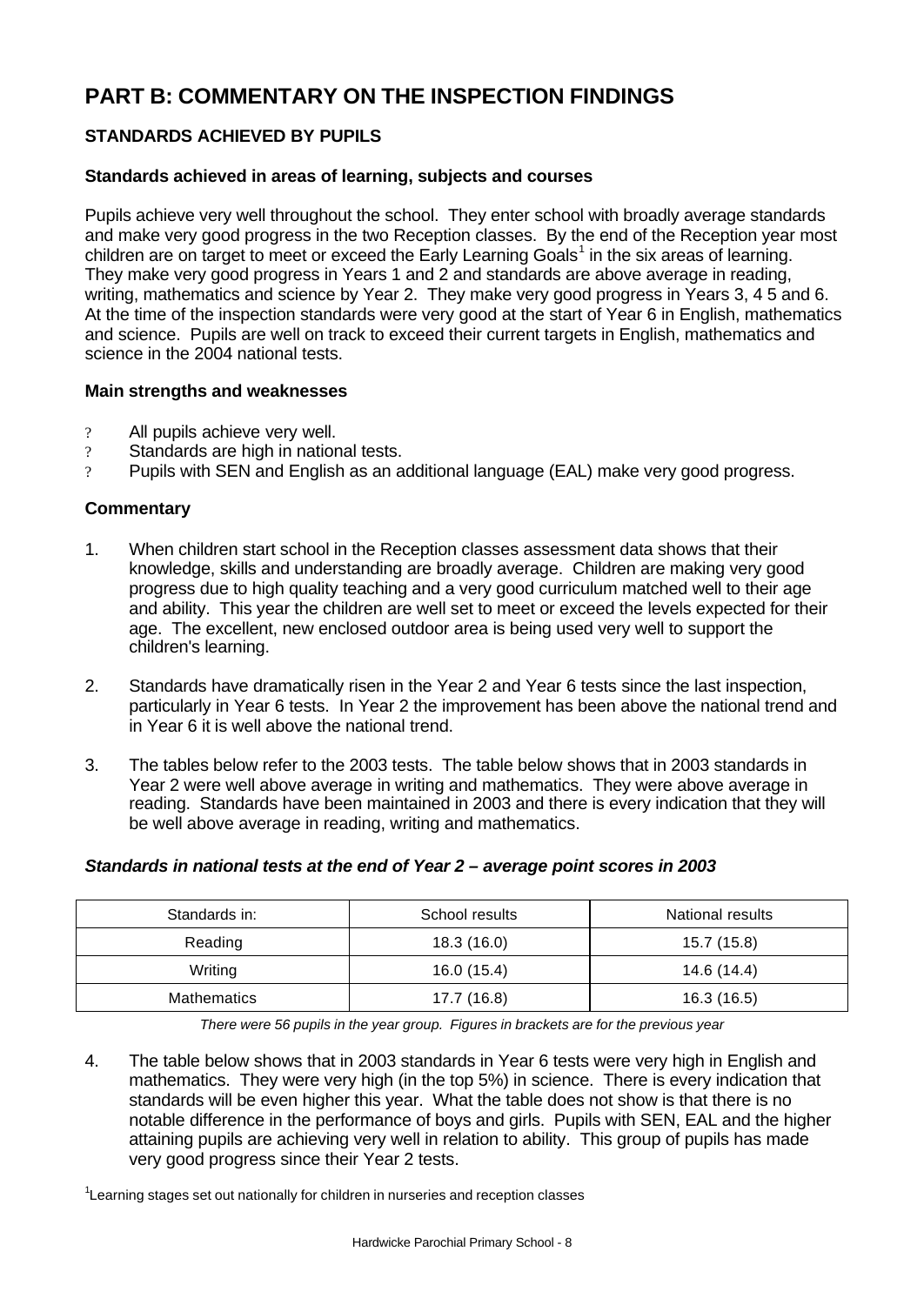### *Standards in national tests at the end of Year 6 – average point scores in 2003*

| Standards in: | School results | National results |
|---------------|----------------|------------------|
| English       | 28.5 (30.4)    | 26.8 (27.0)      |
| mathematics   | 28.7 (30.2)    | 26.8 (26.7)      |
| science       | 31.1(31.6)     | 28.6 (28.3)      |

*There were 59 pupils in the year group. Figures in brackets are for the previous year*

### *Inspection findings*

- 5. In Years 1 and 2 pupils achieve very well because of the very good provision made for their development. This includes pupils with SEN and EAL who are especially well supported by learning support assistants. Higher attaining pupils also do very well and respond very well to challenge. This is particularly evident in the work seen. Standards this year are above average in reading, writing, mathematics, science and all other areas of the curriculum. Pupils are well placed to meet or exceed their current targets.
- 6. Pupils achieve very well in Years 3 to 6. All pupils are suitably challenged including pupils with SEN and those from minority ethnic groups. Setting arrangements in English and mathematics have enabled pupils to work at appropriately challenging tasks with very good support for those who need it. By Year 6 standards are well above average in English, mathematics, science and most areas of the curriculum. They are above average in ICT and PE. Pupils are well placed to exceed their current targets in English, mathematics and science.
- 7. Pupils apply their literacy and numeracy skills very well in most areas of the curriculum, especially in humanities, science and music. Pupils' skills in ICT are being developed well due to the expertise of the teachers and the ICT technician. There is every effort being made to apply these skills across the curriculum for example in art and design, science and history.
- 8. Throughout the school higher attaining boys and girls do equally well. The very few pupils from minority ethnic backgrounds achieve as well as their peers. Pupils with SEN achieve very well. They receive very good support in class, and a few pupils are given extra support in small, withdrawn groups.

### **Pupils' attitudes, values and other personal qualities**

Attendance and punctuality are excellent. The provision for the spiritual, moral and social and cultural development of pupils is very good.

### **Main strengths and weaknesses**

- ? Attendance and punctuality are excellent.
- ? Pupils behave very well both in and around the school and in lessons.
- ? Relationships between pupils and adults are very good.
- ? Pupils attitudes to learning are very good.
- ? The personal development of pupils is very good.
- ? The provision for pupils' spiritual, moral, social and cultural education is very good.
- ? The provision for pupils' personal development is very good.

### **Commentary**

9. The levels of attendance are well above those normally seen in similar schools (as indicated in the table below) and the school promotes and monitors attendance very effectively indeed. There have been no exclusions in the past five years.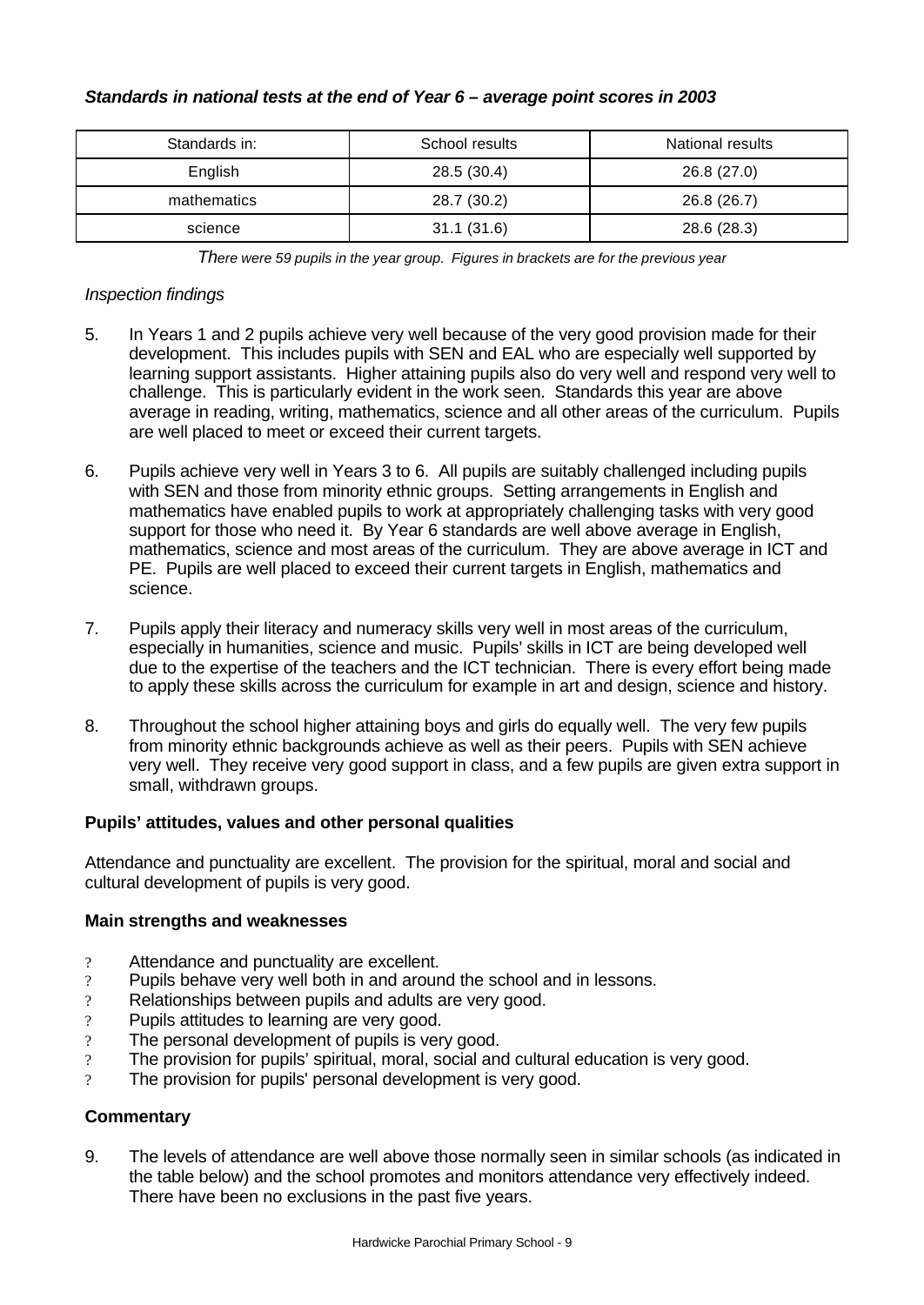## *Attendance in the latest complete reporting year 2003*

| Authorised absence |         | Unauthorised absence |          |
|--------------------|---------|----------------------|----------|
| School data        | $3.9\%$ | School data          | $0.0 \%$ |
| National data      | 5.4%    | National data        | $0.5 \%$ |

| Authorised absence |         | Unauthorised absence    |          |
|--------------------|---------|-------------------------|----------|
| data               | $3.9\%$ | School data<br>$0.0 \%$ |          |
| data               | 5.4%    | National data           | $0.5 \%$ |

*The table gives the percentage of half days (sessions) missed through absence for the latest complete reporting year.*

### *Ethnic background of pupils*

| Categories used in the Annual School Census | No of pupils<br>on roll |
|---------------------------------------------|-------------------------|
| White - British                             | 382                     |
| White – any other White background          | 3                       |
| Mixed - White and Black Caribbean           |                         |
| Mixed - White and Asian                     |                         |
| Mixed – any other mixed background          |                         |
| Asian or Asian British - Pakistani          |                         |
| Asian or Asian British - Bangladeshi        | 2                       |
| Black or Black British - Caribbean          |                         |

- 10. Provision for pupils' spiritual development is very good. Teachers receive and value pupils work and encourage them to develop feelings of self worth. The school is very active in promoting its aims reflecting its Christian tradition and pupils and staff live those ideals. Collective worship meets statutory requirements. Pupils gain much from events such as assemblies where, through music, story and personal example they are encouraged to reflect on the world and lives. Many examples were seen in lessons where pupils were observed demonstrating awe, wonder and joy in learning as in a foundation stage session where the teacher was using a puppet skilfully to introduce pupils to the sounds and shapes of letters.
- 11. The provision for pupils' moral development is very good. All pupils are taught the difference between right and wrong. Pupils are very aware that their behaviour affects others and they show developing self discipline. Pupils including those with statements of SEN, persevere well. They are eager to learn and try hard to do their best. The staff provide excellent role models, led by the headteacher's inspirational example and promote the values of honesty, fairness and respect for others. Pupils are clear that all staff work hard on their behalf, they value this and in return work hard for staff. The very good behaviour is reflected in the absence of exclusions.
- 12. The school's provision for pupils' social development is very good. Relationships between all members of the school community are very good. Boys and girls work very well together in lessons. At lunch and playtimes older pupils were observed taking care of younger children and helping staff in classrooms. Opportunities for social development and team identity are enhanced by competitive sport. The school's girls football team were observed eagerly training for and preparing to take part in their first game of the season. Educational visits and particularly the opportunity for residential experience for the oldest pupils are valued by pupils. The very youngest pupils were observed in talking about and participating in sharing activities. A reception class was observed during circle time discussing activities they enjoyed with their families. They listened carefully while others took their turn.
- 13. Provision for pupils' cultural development is very good. Pupils are helped to appreciate their own culture through the curriculum where, for example, pupils in Year 2 had been working on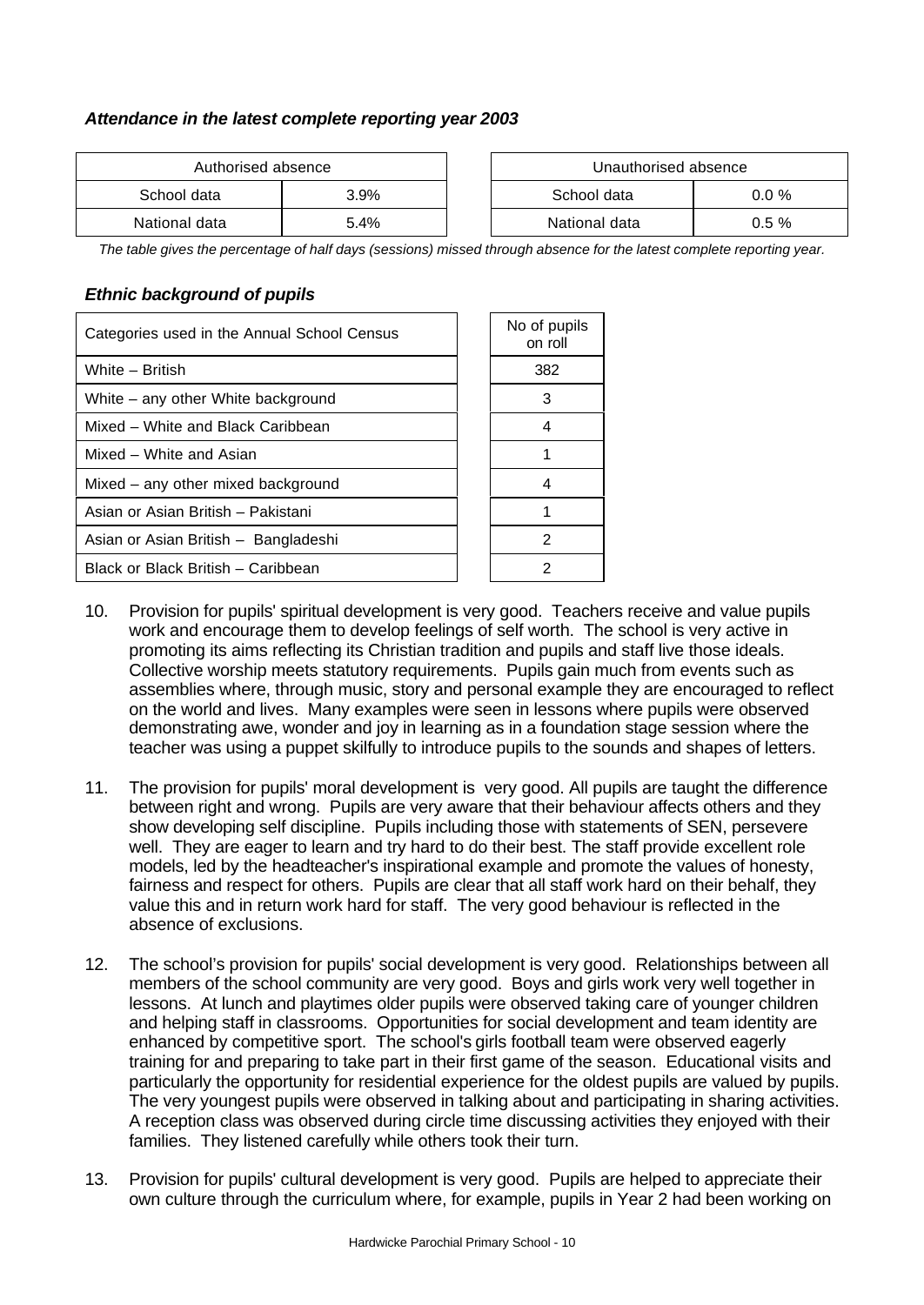a comparison between their area and the island of Coll. Such provision is enhanced and supported as appropriate by a range of educational visits, many of which receive support from parents. Links with the parish and local community are also used very well to promote an understanding and appreciation of the Christian tradition. The school also works hard to promote and understanding and appreciation of other cultures. This is achieved for example through work in art, in music and history. During an assembly the headteacher took advantage of a Native American dream catcher having been brought to school by a pupil, to show it to the pupils and explain its use and the beliefs held about it.

## **QUALITY OF EDUCATION PROVIDED BY THE SCHOOL**

**The school provides an excellent quality of education for its pupils**. Pupils achieve very well because they are taught very well throughout the school. The curriculum is excellent. It is broad, balanced, relevant and rich. Interesting visits and projects help to bring the curriculum alive for the pupils. There are very good links with the community and parents make a valuable contribution to their children's learning. Overall staff make the best use of the vibrant, stimulating accommodation to fulfil the requirements of the National Curriculum. Parents are very supportive of their children in their learning.

### **Teaching and learning**

Teaching and learning is very good. Excellent and very good teaching was seen in the Foundation Stage, infant phase and junior phase. No unsatisfactory teaching was seen. This makes an improvement since the last inspection when a significant amount of unsatisfactory teaching was observed. Children learn effectively due to very good teaching.

### **Main strengths and weaknesses**

- ? The quality of teaching and learning is very good throughout the school.
- ? Lessons are planned very well and pupils are highly motivated to succeed.
- ? Teachers are very effective in developing pupils' literacy and numeracy skills.
- ? Teachers have very high expectations of behaviour and involve pupils very well in their learning.
- ? Excellent teaching was observed in each phase.
- ? The quality of assessment is very good in English, mathematics, science and all areas of the curriculum.

### **Commentary**

14. The table below indicates the quality of teaching seen across the school. There is no significant difference in the quality of teaching and learning throughout the school.

#### *Summary of teaching observed during the inspection in 50 lessons*

| Excellent | Verv good | Good     | Satisfactory | Jnsatisfactory | Poor   | Very Poor |
|-----------|-----------|----------|--------------|----------------|--------|-----------|
| (8%)      | 20 (40%)  | 18 (36%) | (16%)        | $(0\%)$        | 0 (0%) | (0%)      |

*The table gives the number of lessons observed in each of the seven categories used to make judgements about lessons; figures in brackets show percentages where 30 or more lessons are seen.*

15. There are common strengths in teaching that underpin the very good quality of pupils' learning. These include very high expectations of pupils' behaviour, which means that pupils concentrate very well on their work. There are very good relationships between staff and pupils. The quality of planning is very good and work is matched very well to pupils' ability. Very good support from teaching assistants means that all pupils, including those with SEN and EAL are supported very well in their learning.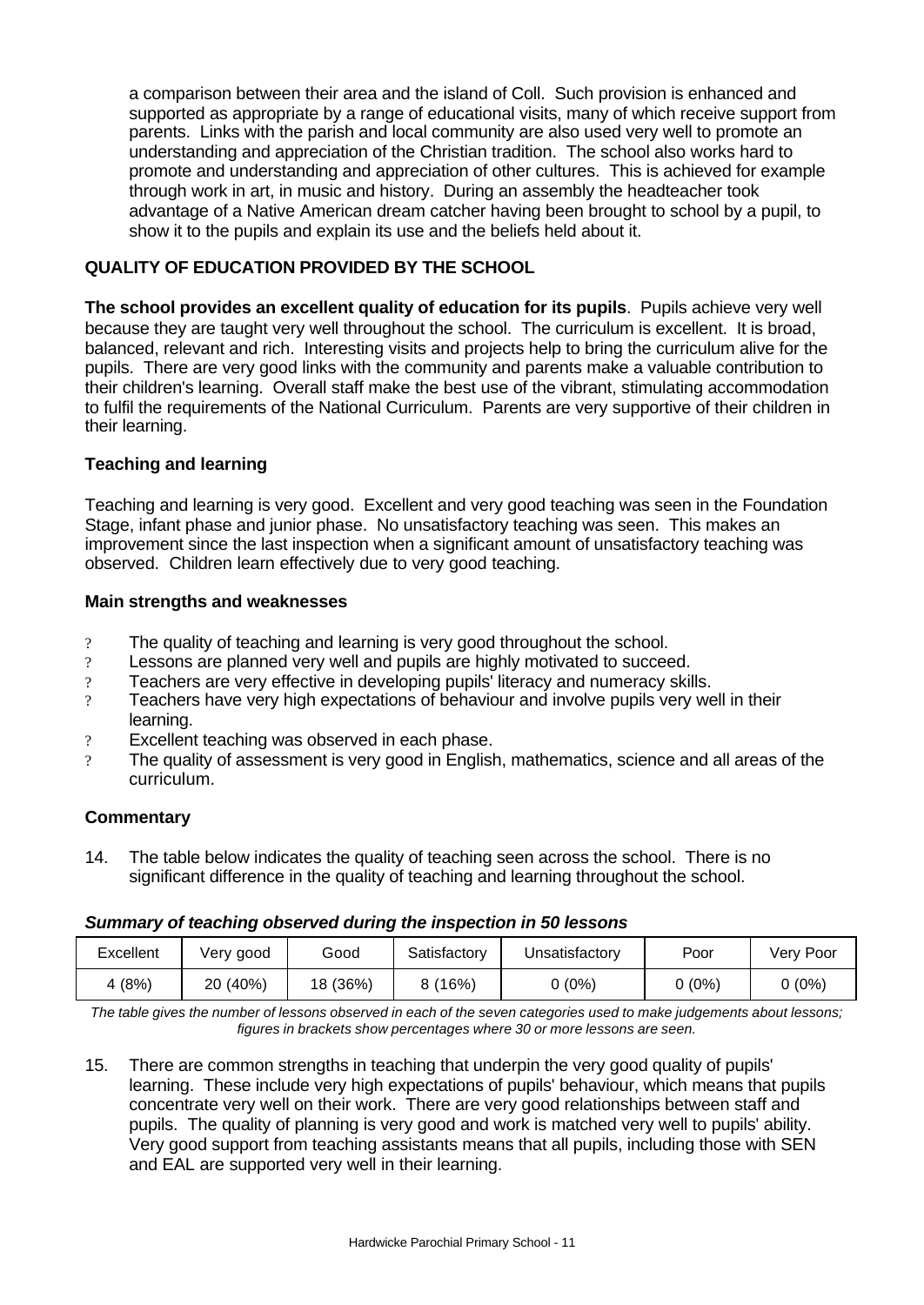16. In the best lessons very well planned activities and a very lively approach capture pupils' interest and help them to move forward very quickly. During the inspection four outstanding lessons were seen, one in the Foundation Stage, one in the infant phase and two in the junior phase.

### **Examples of outstanding practice**

#### **An excellent art and design lesson for pupils in Year 2 on making thumb pots.**

Following an excellent introduction pupils were challenged to use the terracotta clay to make a thumb pot. The headteacher inspired the pupils to do well. He expertly demonstrated the necessary skills and encouraged and guided the pupils as they endeavoured to make their own pots. Excellent concentration followed as the pupils created their own designs. There was excellent use of questioning to take the pupils' learning forward. Pupils excitedly used tools to add their own individual designs. They had a very clear understanding of how clay is made waterproof by firing it in a kiln. There was a great sense of satisfaction as they commented on each other's designs. This lesson was inspiring because of the excellent role model set and the high quality clay pots which resulted.

#### **An excellent lesson for a Reception Year class on the topic 'Sound'.**

The pupils' attention was captured by the teacher from the outset. Excellent use was made of a picture of an 'Ear,' the 'Hearing Ears' display and a big book on 'Sounds' to stimulate the pupils' learning followed by a very clear explanation of the tasks. Pupils were invited to guess (a) what was in the magic box, (b) describe the sounds they were to hear on a 'Sound' walk, (c) make a wonderful 'shaker' musical instrument and (d) identify the sounds in a Lotto game. During the activities, all pupils were very interested and fully involved in the activities. There was a 'buzz' to their conversation and their vocabulary was constantly stimulated by lively questioning from the teacher and support staff. Excellent use was made of the musical area in the outdoor area of learning. This lesson was inspiring because of the excellent role models set by adults and the exciting way in which the lesson had been planned. Pupils spoke with great confidence about what they had achieved at the end of the lesson.

#### **An excellent Year 4 art and design lesson on 'Tudor Portraits'.**

The lesson had been thoughtfully planned and was very successful because there had been an outstanding demonstration of all the skills necessary to imprint and emboss the clay portraits at the outset. The pupils enthusiastically created their own portraits of King Henry VIII and Queen Elizabeth I. They expertly captured the facial features, the pattern in the fabric and the texture of fur in the clay. They cooperated very well in pairs as they evaluated their own and their partner's work. The highlight of the lesson was the viewing of the 'Tudor Portrait' Gallery at the end of the lesson. The lesson was outstanding because of excellent teaching.

#### **An excellent mathematics lesson for a lower ability Year 6 group on 'Area'.**

The quality of teaching and learning was excellent owing to the teacher's skill of explanation and the pace and excitement of his teaching. Pupils were keen and highly motivated to contribute to the lesson. They made excellent use of their whiteboards, to illustrate their answers. By the end of the lesson they demonstrated a very secure knowledge of 'area'. Pupils with SEN were excellently supported by the teaching assistant in their learning. All pupils demonstrated outstanding progress in their understanding of this topic due to an excellently taught lesson.

- 17. Children in the Foundation Stage are very well taught and make very good progress. Lessons are very well planned, and are firmly based on the 'stepping stones' for learning. Consequently, pupils are very well motivated to succeed. Objectives are shared effectively with pupils and they are very clear about what to do.
- 18. The teaching of literacy and numeracy skills is very good with very good consistent planning. Staff are confident at teaching the Literacy and Numeracy Strategies. Speaking and listening skills are developed very well, and reading is very well taught. Pupils are competent at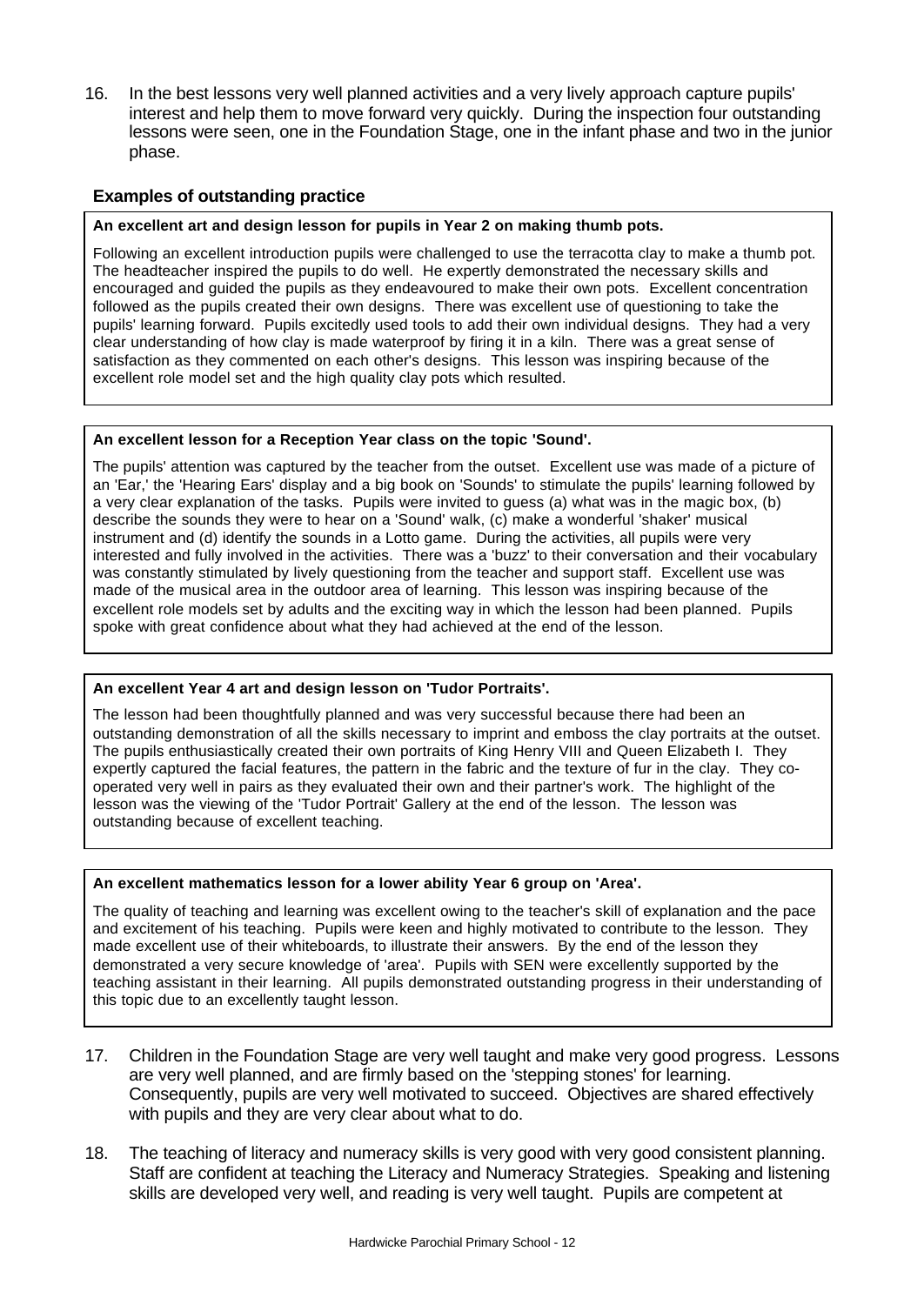reading, and reading is enjoyed by everyone. Writing skills are taught well and there are high expectations for presentation. Appropriate challenge is provided for higher achieving pupils. Pupils with SEN are supported very well in their learning. There is a fully inclusive approach, which means that all pupils are given all the support that they need.

- 19. Lessons are well balanced and sufficient time is given for pupils to complete tasks.
- 20. Homework is set throughout the school and pupils tackle it conscientiously. Parents are happy overall with the amount of homework set.
- 21. Assessment procedures have been improved very well since the last inspection. They are very good now in English, mathematics and science. Work is assessed very well across the curriculum. The statutory test results are thoroughly analysed so that staff have a very clear picture of pupils' attainment. This is used very well to track pupils' attainment and progress. Teachers also make very good use of questions to check out progress or to extend learning.

### **The curriculum**

**The quality and range of the curriculum are very good.** All statutory requirements are met. The provision of extra curricular activities is very good and is valued by pupils and parents. The standard of accommodation is excellent and the quality of resources is very good.

### **Main strengths and weaknesses**

- ? Very good curriculum planning linked to comprehensive schemes of work for all subjects.
- ? Excellent school learning environment.
- ? There is a very good range of extra curricular activities.
- ? The very effective use of the ICT suite.
- ? Further opportunities to develop pupils higher order reading skills through a designated school non-fiction library.

#### **Commentary**

- 22. The quality and range of opportunities provided are excellent in the Reception classes and very good throughout the infant and junior phases.
- 23. Very effective schemes of work are monitored by senior management and outcomes rigorously assessed. Provision for sex education and education about the misuse of drugs is very good and embraces the very good support of external agencies such as the school nurse. There is very good provision for pupils' personal, social and health education, which includes well-organised day and residential visits. The curriculum is fully inclusive and is equally appropriate for boys and girls whatever their backgrounds.
- 24. The provision for pupils with SEN is very good, led by an effective SEN co-ordinator who has ensured that systems are in place to enable these pupils to be fully included in the life of the school. Individual education plans are detailed with clear targets so that the pupils concerned receive good support both in class and in small groups. The provision for pupils with EAL is also very good and they receive support as appropriate to their needs.
- 25. The school makes very good provision for a wide range of extra curricular activities which the children thoroughly enjoy. There are very good links with the secondary schools to which the children transfer and these include visits to schools and observations of teaching.
- 26. The accommodation at the school is very good and the displays both in public places and classrooms are excellent. The children benefit enormously from the time and care taken by staff to create such high quality displays as they provide a high calibre learning environment which helps establish high expectations and a success culture for all pupils. The presentation of work in the school entrance hall is excellent and helps set a tone for the whole school. The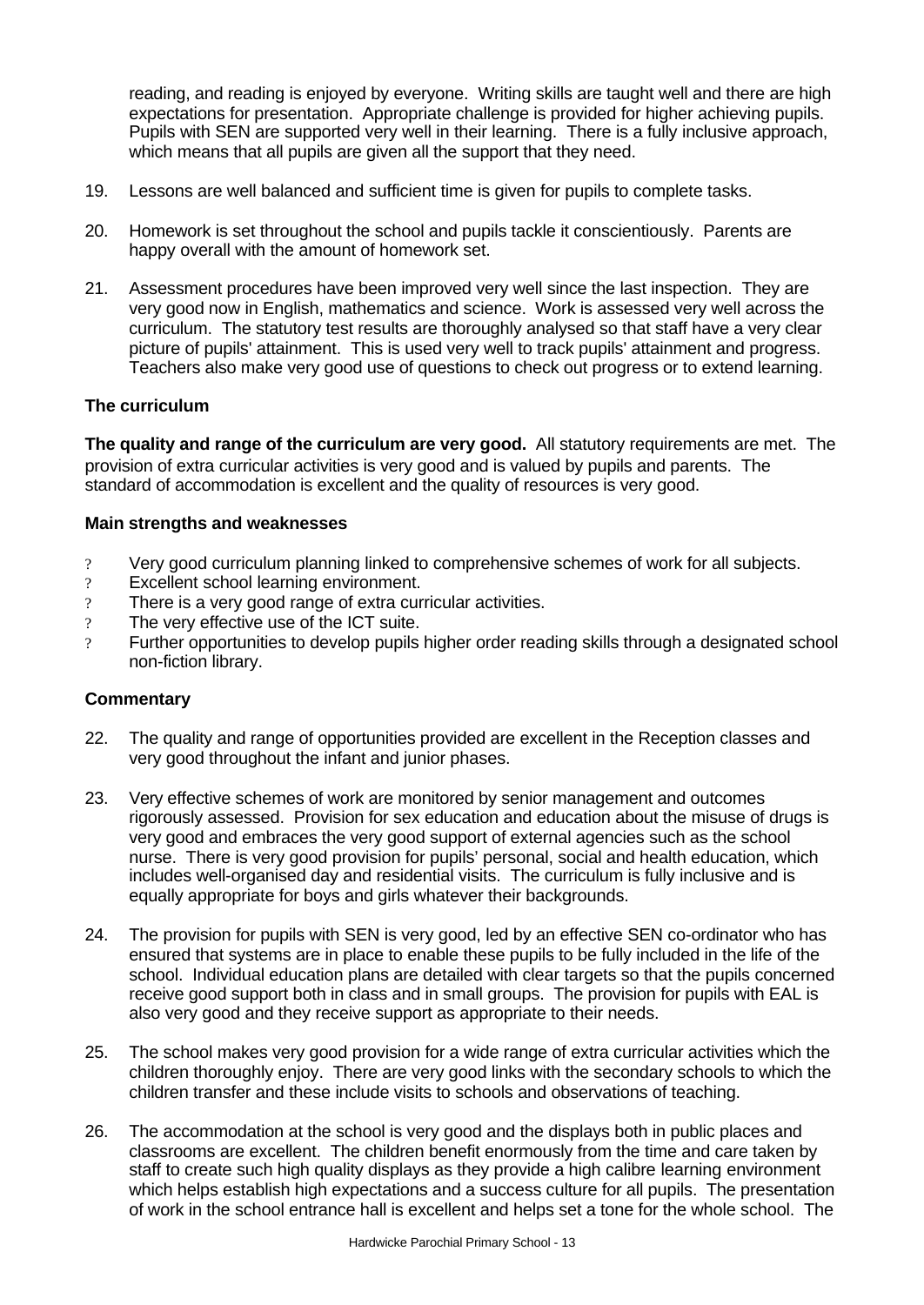pupils had designed and made an excellent range of fairground roundabouts which rotated when attached to batteries. There is a also a very good ICT suite which is used well to support pupils' learning.

27. Resources in the school are very good but the lack of a designated school non fiction library may be an area the school may wish to consider in order to further develop children's higher order reading skills.

### **Care, guidance and support**

The care, guidance and support for pupils are excellent overall and contribute greatly to pupils learning and development. Health and safety procedures receive considerable attention and are very good. Achievement and personal development are monitored very well. The involvement of pupils in the school's work and development is very good.

### **Main strengths and weaknesses**

- ? The school is an excellent learning environment where pupils are valued and cared for.
- ? Pupils have trusting relationships with staff.
- ? Induction arrangements are excellent.
- ? Pupils' guidance is very well supported by very good assessment of their learning needs.
- ? The deployment and hard work of all staff helps all pupils to achieve very well.

### **Commentary**

28. The school works very hard to promote the care of all its pupils. Much thought, care and sheer hard work has created a stimulating working environment. Equally hard work and attention to detail maintains the school as a safe, secure and attractive place where learning is enjoyed. Routine procedures are secure and quietly yet very effectively handled. Staff are aware of such matters as child protection and first aid. Training in these and other matters are part of the school routines as required. The school's use of assessment in relation to pupils' learning is very good and helps in their development as learners.

### **Partnership with parents, other schools and the community**

Partnership with parents and the community is very good overall. Partnership with parents is very good. Links with the community are very good. Links with other schools are very good.

### **Main strengths and weaknesses**

- ? Parents hold the school in high regard.
- ? Information to parents is good; they particularly value the regular meetings with staff.
- ? Links with local secondary schools are very good.
- ? The work of the Hardwicke Parochial School Association results in a very good contribution to pupils' learning and personal development.
- ? Written reports on progress are of good quality.

# **Commentary**

29. Parents feel that the school works hard to keep them informed about its activities. Written reports about pupils progress are good and most usefully focus on what specific progress pupils have made in their learning and personal development since the last report. Parents recognise and value the hard work of staff on behalf of pupils. They value the many opportunities, both formal and informal, that they have to discuss any issues that may arise. The induction arrangements for new pupils are excellent and are much appreciated by parents. Links with local secondary schools are very good and help parents and pupils to make informed choices about the next stage of learning. These transfers are subsequently well supported. The work of the school's parent teacher association leads to considerable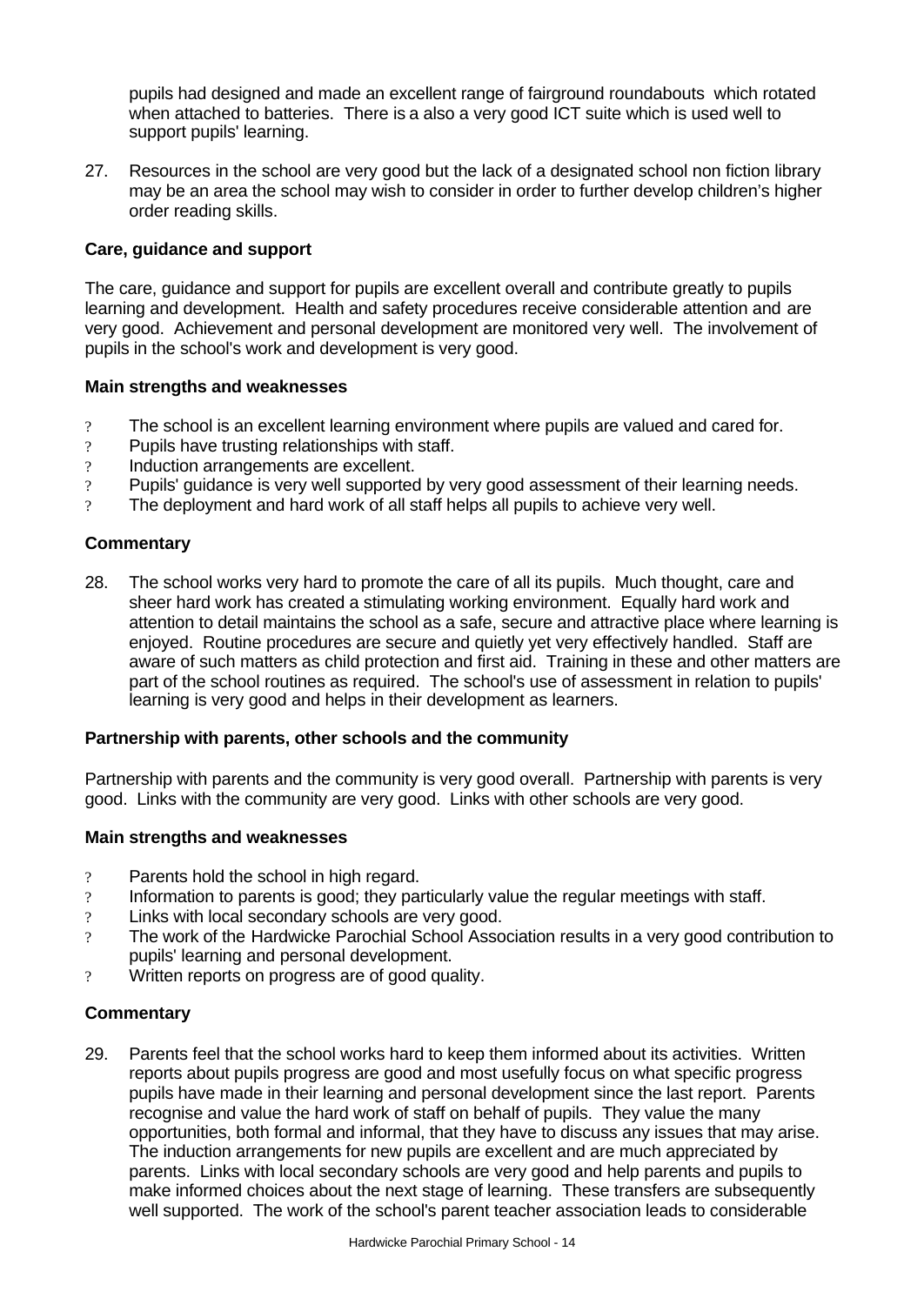support being provided, particularly to pupils' personal development through enabling social and other activities to be provided for example the provision of playground games. Many pupils were seen enjoying these. Links with the local community, for example through links with the parish, are secure and productive.

## **LEADERSHIP AND MANAGEMENT**

The quality of leadership and management of the school is excellent. The governance of the school is also excellent. The headteacher provides inspirational leadership with very good support from all staff. Applications of the principles of best value are excellent. There has been significant improvement in all areas of leadership and management since the previous inspection.

### **Main strengths and weaknesses**

- ? Leadership by the headteacher is outstanding and he provides very clear vision and focus for the school's work.
- ? The management of the school is excellent.
- ? The expertise and contribution of the governors is outstanding.
- ? The secretary makes a very significant contribution to the smooth running of the school.
- ? Teamwork is very strong and everyone is doing their best for the pupils' education.
- ? Approaches to financial management are excellent.

### **Commentary**

- 30. The headteacher provides outstanding leadership and leads the school with the full support and confidence of the governors. He has established a very supportive staff team who are fully committed to making excellent provision for the all round development of pupils. There is a very clear focus on maintaining very high standards shared by both staff and governors. In partnership with governors, staff, parents and pupils, he has created a very positive, vibrant ethos. The very hard working and dedicated staff team work very well together and are very strongly committed to improvement. Key staff lead and manage their areas with commitment and enthusiasm and are very effective in their roles. The headteacher is also given excellent professional support by the deputy headteacher. All members of the school family feel fully involved and valued for their contribution to the life and work of the school. They carry out their roles very well.
- 31. The management of the school is excellent. There are highly effective procedures in place to enable the school to run smoothly on a day-to-day basis. There are outstanding strategies for evaluating how well the school is doing in order to plan for the future.
- 32. The very experienced secretary provides highly effective administrative and financial support. She makes a very significant contribution to the life of the school.
- 33. The governance of the school is excellent and this is an aspect which has improved considerably since the last inspection. The Chair of Governors works very closely with the headteacher and provides an excellent steer to the work of the governing body. Governors act as critical friends to the school and are very well aware of the school's strengths and weaknesses. They bring great expertise to their roles and have a very good understanding of the work of the school. This is achieved through regular reports by the headteacher and personal visits to see at first hand what is going on. This whole area of strategic planning is very much improved since the previous inspection.
- 34. Teachers are very well supported by the teaching assistants. There is a very good team spirit amongst all the staff and an excellent shared commitment to succeed. Staff make a very positive contribution to pupils' learning, attainment and development. They are excellent role models. Induction and mentoring systems are excellent. There are very high quality performance management procedures in place and the professional development of staff is excellent.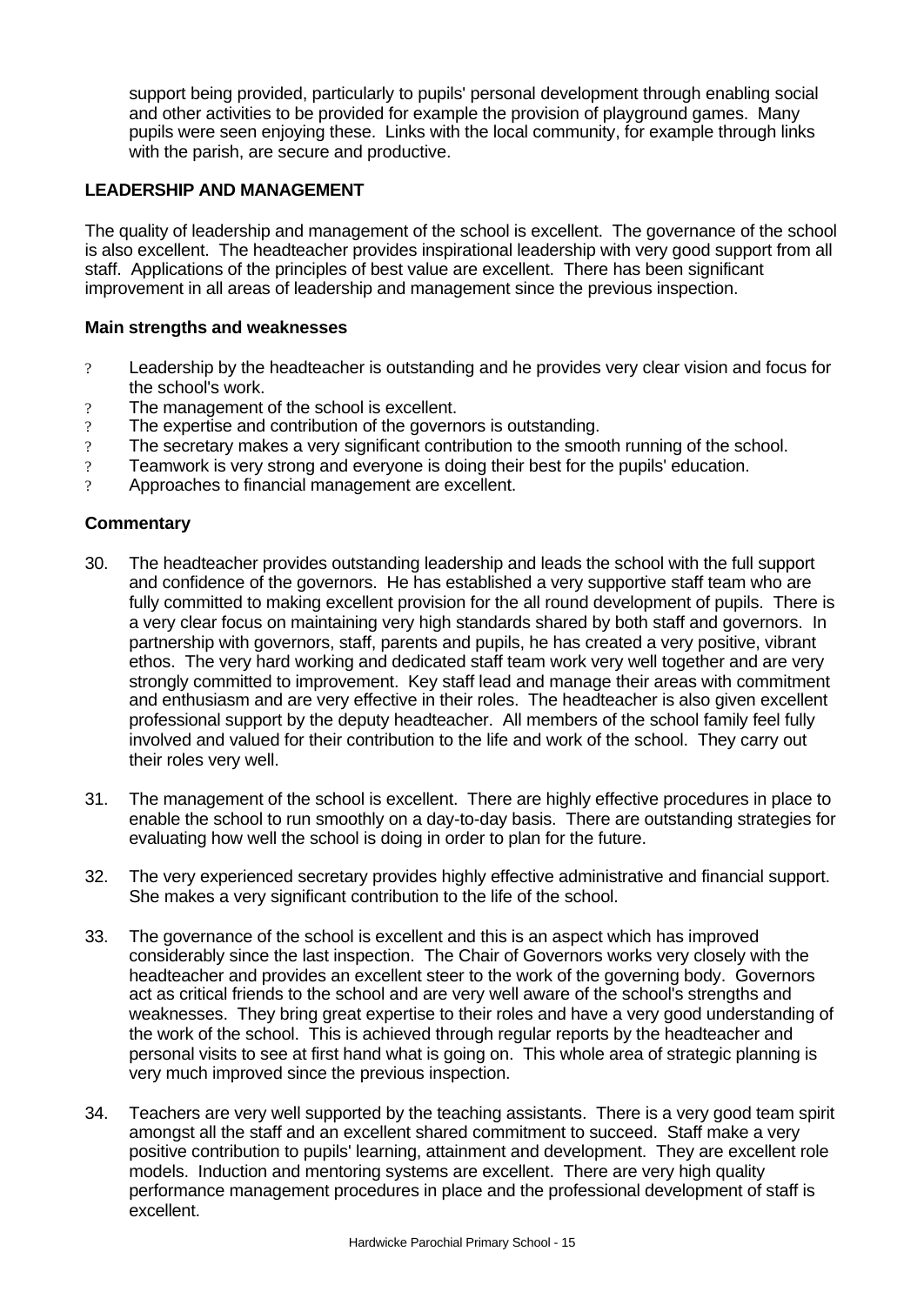## *Financial information for the year April 2002 to March 2003*

| Income and expenditure $(E)$ |         |  | Balances (£)                   |
|------------------------------|---------|--|--------------------------------|
| Total income                 | 754,501 |  | Balance from previous year     |
| Total expenditure            | 751,330 |  | Balance carried forward to the |
| Expenditure per pupil        | 1.703   |  |                                |

| Income and expenditure $(E)$ |         | Balances (£)                         |        |
|------------------------------|---------|--------------------------------------|--------|
| Total income                 | 754.501 | Balance from previous year<br>67,062 |        |
| Total expenditure            | 751.330 | Balance carried forward to the next  | 73.023 |

35. The management of the school's finances is excellent. The healthy carried forward figures are due to a planned major expenditure on Early Years outdoor classroom in partnership with the Diocese during summer/autumn 2003. The best value principles are central to the management and use of resources and these are managed excellently.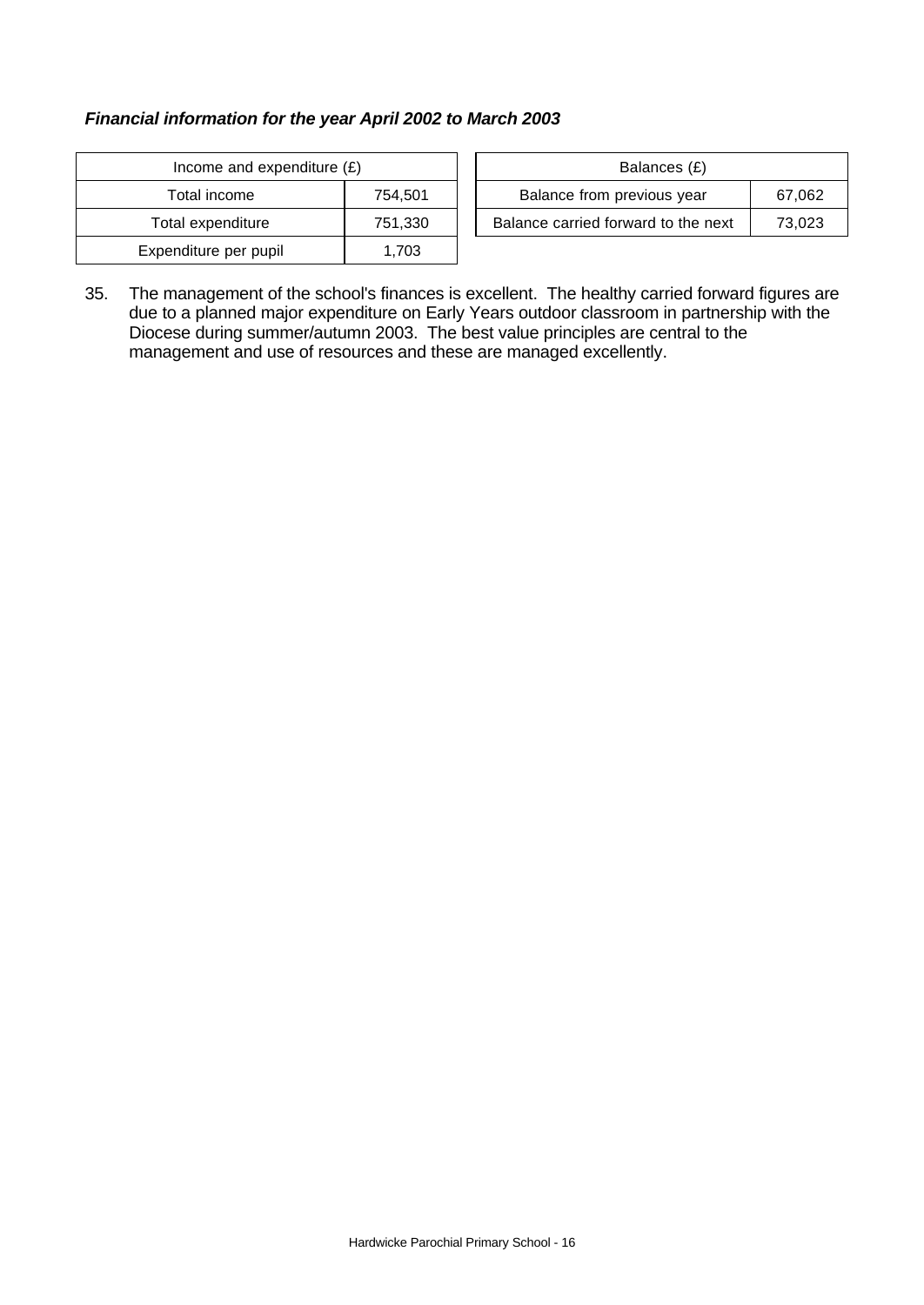# **PART C: THE QUALITY OF EDUCATION IN AREAS OF LEARNING, SUBJECTS**

# **AREAS OF LEARNING IN THE FOUNDATION STAGE**

Provision for children in the Foundation Stage is very good and there has been very good improvement since the last inspection in curriculum planning and resources. Children are prepared very well for transfer to Year 1. The children enter the two Reception classes in the September before they are five. Most children have attended some form of pre-school provision. All children including those with SEN, achieve very well because the teaching is very good. The curriculum is very good and planned to provide a wide range of interesting and relevant activities, which are very well matched to their needs. All adults set very good role models for the children and manage them very well. There is a good ratio of adults to children, ensuring that the needs of all are very well met. Staff work very well as a team and children's progress is monitored very well. The accommodation is very good indoors and the Foundation Stage is making very good use of an excellent, bright, purposeful outdoor classroom recently opened.

Management and leadership of the Foundation Stage are very good. Materials, space, time and equipment are used very well to support learning. The co-ordinator has created very productive partnerships with parents and other staff. She has very effectively developed the curriculum and assessment. She has high expectations and a very clear vision of what can be achieved which is very effectively shared with other members of the team.

## **PERSONAL, SOCIAL AND EMOTIONAL DEVELOPMENT**

Provision in personal, social and emotional development is **very good**.

### **Main strengths and weaknesses**

- ? Children's achievement is good.
- ? Teaching is very good.
- ? They develop good levels of personal independence.

### **Commentary**

36. Teaching is very good and as a result children make very good progress and achieve very well in their social development. All children are on course to achieve their Early Learning Goals, with a significant number achieving more than might be expected. This reflects the emphasis the school places on developing the whole child. Teachers have established secure routines so that children feel safe and confident. They provide excellent role models for the children and have high expectations of behaviour. The very careful structure of the sessions provides children with plenty of opportunities to make choices, play alone or with others and to learn to share and co-operate. The children are friendly, co-operative and confident. They are developing good independent skills, such as when they manage their own clothes. Staff use every opportunity to praise the children's independence and they have a good sense of right and wrong as a result.

### **COMMUNICATION, LANGUAGE AND LITERACY**

Provision in communication, language and literacy is **very good**.

#### **Main strengths and weaknesses**

- ? Achievement is good because teaching and learning are focussed on developing children's skills through an interesting curriculum.
- ? Children enjoy handling books and make very good progress in starting to read.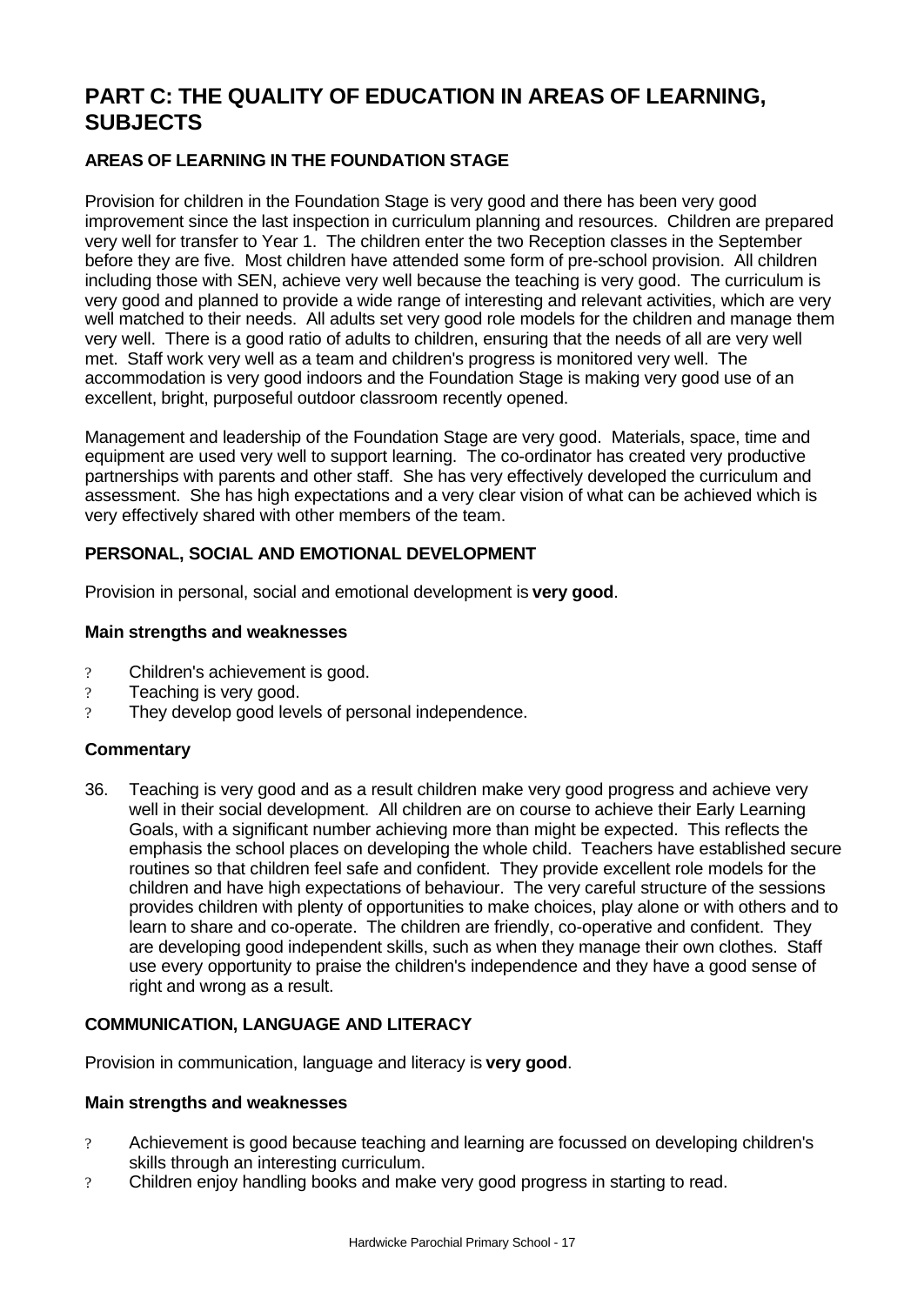? Teachers and learning support assistants take every opportunity to develop children's language skills.

# **Commentary**

37. Early indications are that the majority of children are on course to meet the expectations in this area of learning and a significant number are on course to exceed these. Very good teaching ensures good coverage of speaking and listening, reading and writing skills. Already children are making very good progress through the many opportunities they are given to talk and listen. All staff take every opportunity to develop the children's vocabulary through probing questioning and consistent insistence that children answer in sentences. For example, 'What are the names of the bears?' A child replies, 'Their names are Mummy bear, Daddy bear and Baby bear.' Children enjoy books and listen attentively when a story is read to them. For example, when the teacher read the story of 'Peace at Last,' the children were hanging onto her every word and looking very carefully at the pictures. Although it is only early in the year most children are on the early stages of the reading scheme. Many can write their first name and are making very good progress with their writing. This is evident when they sequence and illustrate the story of the 'Owl Baby.' Vocabulary is constantly extended through play, for example when they dress the baby.

# **MATHEMATICAL DEVELOPMENT**

Provision in mathematical development is **very good**.

## **Main strengths and weaknesses**

- ? Every opportunity is taken to promote children's mathematical development.
- ? Achievement is good because teaching and learning are focussed on developing children's skills through a practical curriculum. As a result children achieve well.

### **Commentary**

38. Teaching and learning are very good. Teachers plan a very good range of interesting activities to promote mathematical understanding. Most children will achieve their learning goals by the end of the Reception year and a significant number will exceed these. Work from last year indicates that by the summer the majority will be able to add and subtract to ten, name shapes, complete sequences and use comparative language accurately. Children are engaged by lively activities such as number bingo, matching games and practical tasks. Every opportunity is taken to encourage children to count and order as they arrange their counters and coloured teddy bears, look at books and give out materials. The children are enthusiastic and confident. They watched spellbound during a very good lesson as the teacher held up a sparkling silver bag and put on her magic hat. They were able to name most of the shapes that emerged from the bag for example, block, cube and cuboid. They eagerly learnt the name of the new shape 'the sphere.' This very good teaching, which embeds mathematics and problem solving in every day life, gives a solid foundation for later learning.

# **KNOWLEDGE AND UNDERSTANDING OF THE WORLD**

Provision in knowledge and understanding of the world is **very good**.

#### **Main strengths and weaknesses**

- ? Teaching is very good and children make very good progress.
- ? A wide range of interesting activities is planned to promote learning in this area.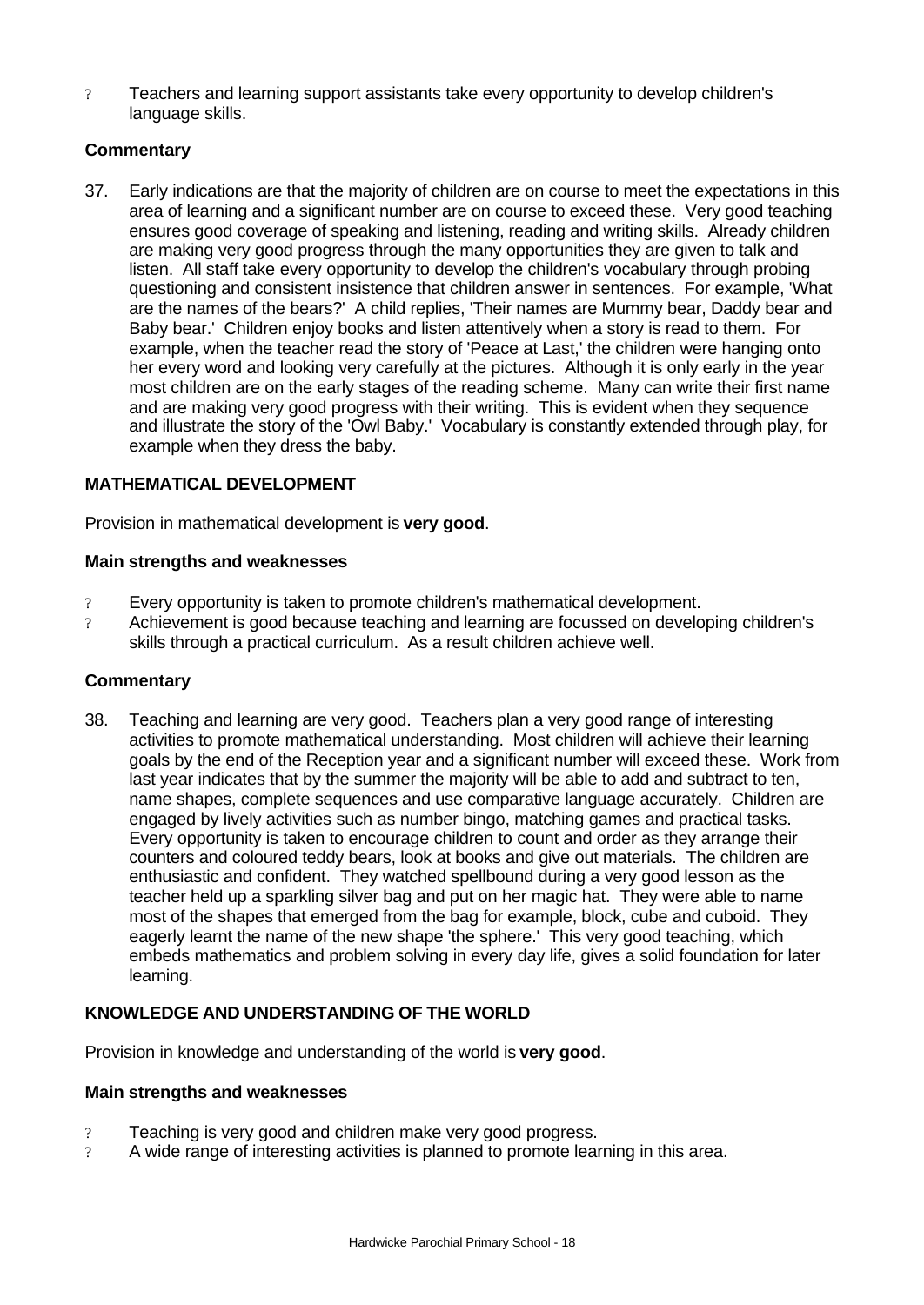# **Commentary**

39. Teaching and learning are very good and children achieve very well. Most are working at levels expected for their age and a significant number exceed these. A very good range of appropriate interesting activities is planned to stimulate children's curiosity and enhance their understanding. For example, during an excellent lesson on the topic 'sound', children were invited to guess (a) what was in the magic box, (b) describe the sounds they heard on a 'sound' walk, (c) make a wonderful musical instrument and (d) guess what the sounds were in a Lotto game. All children were very interested and involved in the activities and their vocabulary was constantly stimulated by lively questioning from the teacher and support staff. Excellent use was made of the musical area in the outdoor area of learning. The learning was consequently excellent in this lesson and appropriate reference was made to a stimulating display and the big book entitled 'Sounds.' Computer skills are well taught on a daily basis and staff build up children's confidence in using the computer. As a result, they have very positive attitudes and display equally good skills. Very good use is made of the digital camera by the children to capture their learning.

## **PHYSICAL DEVELOPMENT**

Provision in physical development is **very good overall**.

### **Main strengths and weaknesses**

- ? Children move confidently on outdoor play equipment.
- ? Children use small tools and equipment well.
- ? They are well co-ordinated and move about confidently.

### **Commentary**

40. Most children's physical development meets expectations for their age and exceeds expectations in the case of a significant minority. They are confident and well co-ordinated as they move around the classroom and school. They use space well during physical development lessons. They move thoughtfully in response to music such as the Castanets and the Drum songs. Children enjoy exploring going 'on', 'over', 'under' and 'through' apparatus and show a clear understanding that exercise is good for them. Most children control equipment such as pencils and crayons carefully and accurately. They use small tools and equipment well. Children have very good opportunities for outdoor play and excellent use is made of the new outdoor classroom.

### **CREATIVE DEVELOPMENT**

Provision in creative development is **very good**.

#### **Main strengths and weaknesses**

- ? Children enjoy music and singing.
- ? The imaginative outdoor play area is used very well to encourage children's creative response.

### **Commentary**

41. Children achieve very well because they are taught very well and experience a wide range of creative activities. Most children's creative development meets expectations and some children exceed these in music. They are given a very good range of opportunities for roleplay and their development is very well supported by the involvement of staff in play activities. Children's ideas are followed and extended well. Provision for music is very good. Children learn to use visual and sound cues for playing simple instruments as well as singing and listening with great enjoyment. They develop skills in painting, drawing and other techniques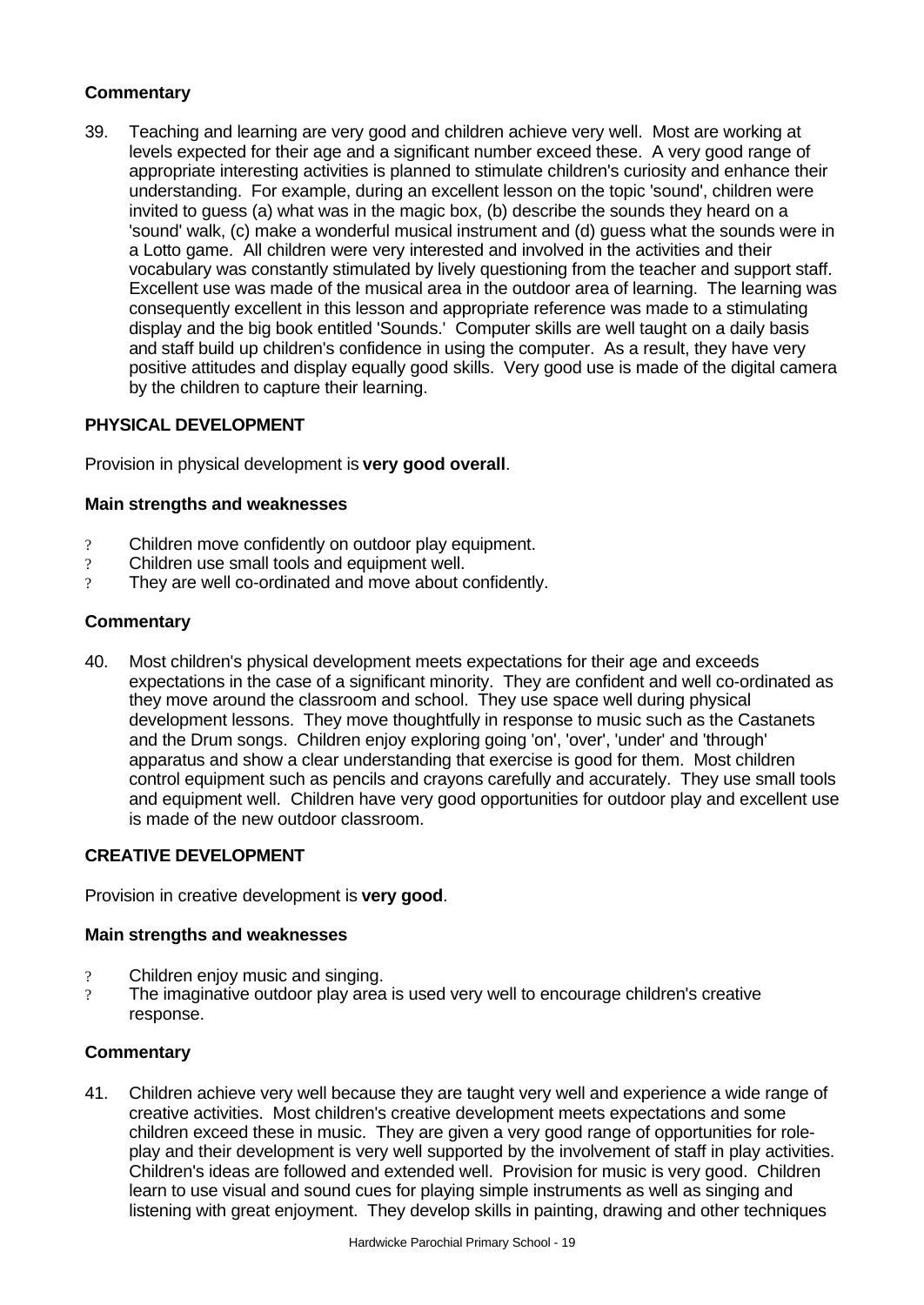and have valuable opportunities to express their own ideas in a number of media. There has been good improvement since the last inspection.

## **SUBJECTS IN KEY STAGES 1 and 2**

### **ENGLISH**

Provision in English is **very good**.

### **Main strengths and weaknesses**

- ? Teaching is good and often very good.
- ? The shared subject leadership is very good.
- ? Attainment is very high compared to national expectations.
- ? Pupils achieve very well compared to pupils in similar schools.
- ? Staff have high expectations of pupils and pupils achieve very well.
- ? Presentation of pupils' work, particularly in Year 6 is exemplary.
- ? The subject is well resourced but the addition of a school non-fiction library would allow the further development of the children's higher order reading skills.

### **Commentary**

- 42. Standards in English have improved since the last inspection. Currently, they are above average for pupils in reading and writing by the age of seven. By the age of eleven standards are well above average. In the 2003 national tests standards were high in writing and above average in reading by seven. By the age of eleven standards were high in English. Pupils are on target to meet or exceed their current targets.
- 43. Standards have risen due to improved teacher planning, resulting in work being matched very well to the ability of all pupils including those with SEN. There is also a very clear focus on monitoring pupils' work closely in infant and junior staff meetings, resulting in excellent use of assessment to inform planning.
- 44. The inspection found that all pupils including those with SEN and EAL and higher attaining pupils achieve very well throughout the school. Very good planning and well informed teaching assistants ensure that all pupils are given effective support. All pupils are valued for their efforts and consequently they have very good self-esteem.
- 45. Overall standards in speaking and listening are well above average in Years 1 and 2 and well above average in Years 3 to 6. All staff encourage pupils to develop confidence in speaking across all subjects by expressing personal views and reflecting on the thoughts of others. Very good questioning techniques are applied by staff to enable pupils to contribute an opinion and for them to know that this will be valued. Ample opportunities are also given to children to discuss and answer questions in pairs or groups.
- 46. Standards in reading have improved in the infants and are now above national averages; by the age of eleven pupils attain standards that are well above. The school has a structured reading programme which allows all pupils to make good progress. Reading has a high profile in the school and there are many opportunities for independent, group or supported reading. Pupils enjoy their reading and are keen to share their texts with adults or other pupils. Class and fiction libraries in both the infants and juniors are well stocked with books of very good quality. Pupils in the later stages of the juniors are also encouraged to read books from home. Pupils are developing appropriate strategies to address new words and are encouraged to read at home to adults. The school does not have a central non-fiction library and this limits the pupils' opportunities to practise their higher order reading skills.
- 47. Standards in writing are above average at the end of Year 2 and well above at the end of Year 6. The pupils achieve very well due to inspired teaching based on very good planning and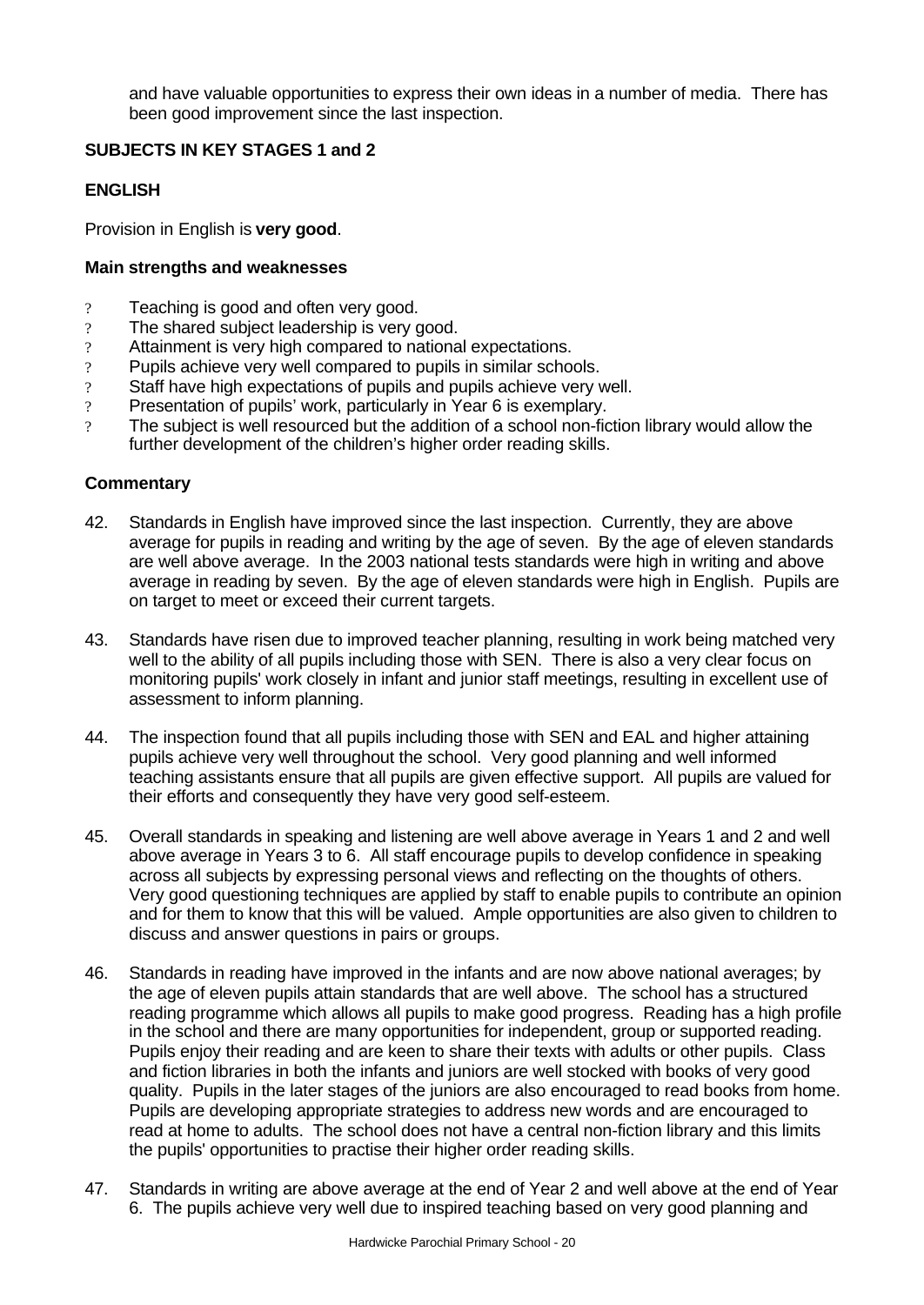which ensures that all pupils have opportunities to write effectively across the whole range of genres. Descriptive writing is particularly encouraged through stimulating classroom discussions.

This from a Year 2 child:

*From a car window The smell of perfume in the air The bright yellow sun on the breeze Some cows mooing in their barns as I go past the meadow in the dust.*

and this from a Year 6 child:

*The sea was glistening as the waves lashed upon the soft damp sand.*

- 48. Pupils have ample opportunities to share their writing with peers and high quality displays of written work help share and celebrate the high standards. Homework provides pupils with further valuable opportunities to practise their writing, and in Year 6 some excellent examples of pupils' extended writing were apparent. Recently introduced individual pupil targets, utilising pre-printed cards or stickers, are helping to focus on improvement or establish what pupils need to do to achieve a higher level.
- 49. Handwriting and presentation throughout the school is very good and by Year 6 is excellent due to the high teacher expectation and the formal teaching of handwriting skills. Work is thoroughly marked but in a few instances could be further improved by explaining why work is good, or otherwise, and what the pupil might do to improve.
- 50. In the lessons observed teaching was very good overall. This high quality was due to teachers who had high expectations and planned very well for all pupils. They were constantly encouraged to do their best. Work provided was challenging; all the teachers have very good relationships with pupils and high quality questioning ensured that no one was allowed to be a spectator in lessons. Pupils worked hard, concentrated and wanted to contribute to lessons as they knew they would receive a positive response from their teacher.
- 51. In many lessons pupils' vivid descriptive responses not only helped stimulate others but also demonstrated what pupils can achieve given the right learning environment.
- 52. Both of the joint subject leaders know their subject well. They provide very good leadership not only through ensuring all staff are involved in the monitoring of pupils' work but also through the quality of their own teaching. They are enthusiastic about their subject and ensure that this enthusiasm is absorbed both by other teachers and the pupils.

### **Language and literacy across the curriculum**

53. All aspects of the English curriculum are developed and visible in other subjects. Lessons for example in history and ICT, enabled pupils to develop effectively their speaking and listening skills whilst well structured and presented science work demonstrated the high quality of their report writing.

### **MATHEMATICS**

Provision in mathematics is **very good**.

#### **Main strengths and weaknesses**

? Standards of attainment are very good at the end of Year 6.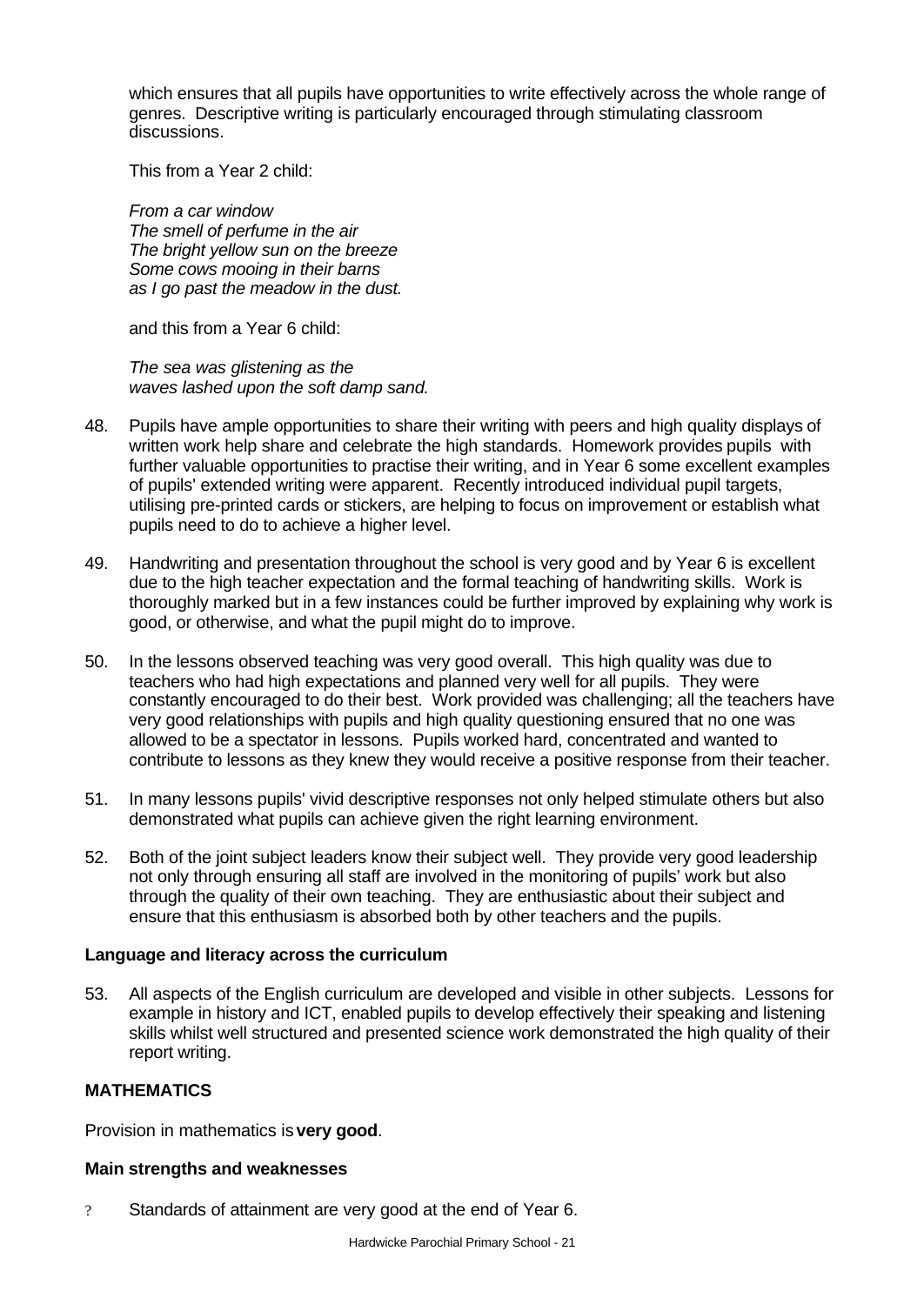- ? Pupils make very good progress in their learning.
- ? Teaching, particularly in the junior classes, is very effective.
- ? Procedures for monitoring the effectiveness of provision in mathematics are very good.
- ? Pupils cover a very large amount of work.
- ? Planning is very thorough and effective.
- ? There is not enough use of ICT in mathematics lessons.
- ? Younger pupils, particularly those with less ability in mathematics, need greater access to practical materials to support their learning, with less time spent on written recording.

### **Commentary**

- 54. Standards in mathematics are very good overall. By the end of Year 6 they are very high, compared with all schools nationally and with similar schools. These standards are reflected in the work of past pupils. By the end of Year 2, standards are above average. Pupils make very good progress in the infant classes, building well on the very good foundation laid down in the Reception year, and then go on to make very good progress in the juniors. This represents very good improvement since the last inspection. Pupils' attitudes to learning in mathematics are very good. In all the lessons seen, the vast majority of pupils remained productively on task throughout the lesson. Pupils with SEN and EAL make very good progress in mathematics and many succeed in attaining at least good standards in relation to prior achievement.
- 55. Pupils' learning in mathematics is very good and results in the very good progress made by most pupils by Year 6. The organisation of two ability sets in the junior classes has been very effective in raising standards. Some pupils in the lower ability sets are given the confidence to achieve above expectations. For example, in their use of mental strategies in partitioning two digit numbers in order to perform calculations, pupils in the lower ability Year 4 set are attaining standards above those expected for pupils of their age. Pupils in the same set in Year 6 handle squares and square roots of numbers with confidence and are able to apply them to solving problems. The higher ability sets, in Years 4 and 5 for example, receive targeted teaching, planned to stretch their understanding, enabling them to attain standards well above normal expectations for their age groups. Pupils are given many opportunities to apply their mathematical understanding in a variety of areas. For example, in a Year 5 lesson, pupils applied well their understanding of triangles well in their work on co-ordinates.
- 56. The National Numeracy Strategy is well established in the school and the national framework of objectives is closely followed in curriculum planning. The regular routine, well established in every class, of practising and being tested on mental recall of number bonds has also been instrumental in driving up standards. The improvement since the last inspection can be particularly seen in pupils' ability to engage in accurate, quick thinking mental arithmetic. This provides an accurate tool with which pupils approach problem solving. In the infant classes, including Year 1, more able pupils have a very secure grasp of the significance of place value in numbers with more than one digit and are able to talk with confidence about this. Less able pupils in Year 3 are unable to talk with full understanding about the meaning of multiplication facts, which they are beginning to know.
- 57. The work seen in pupils' books showed that they work very hard and cover a large quantity of work. The wide range of topics taught covers all the required aspects of mathematics in the national curriculum and methods of recording are suitably varied. Pupils have a very positive attitude to learning and are well motivated to succeed. This is reflected in the presentation of their work, which is very neat and carefully set out, in their books and on worksheets.
- 58. Teaching in mathematics is very good. This is evident from the work seen in pupils' books as well as from evidence gained from lesson observations. Several lessons were seen, across the age range of the school, which were very good or better. Planning is excellent. Teachers use their subject knowledge to apply very helpful teaching methods which ensure the involvement of all pupils in lessons. For example, in one Year 6 lesson, the teacher built on prior understanding of squaring numbers to enable pupils to understand 'squared' units for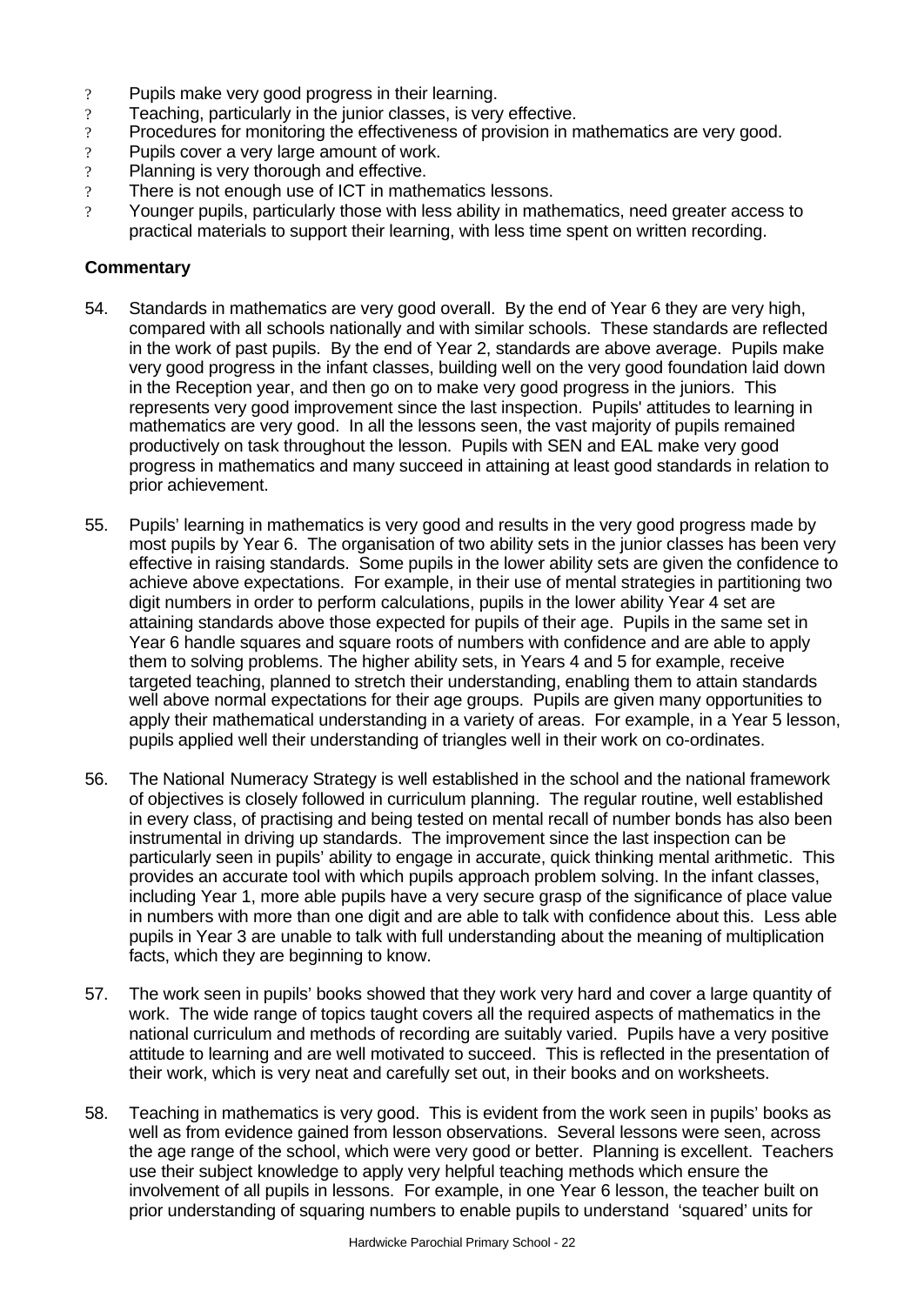measuring area. Teachers have very high expectations of both attainment and behaviour in mathematics lessons. Lessons have a very effective brisk pace and very good use is made of teaching assistants to support pupils who might otherwise find this challenging. Relationships between teachers and pupils in lessons are very good. This is evident in the way that pupils respond to the teachers' well focused use of questions and in pupils' responses to teachers encouraging them to explain aloud their mathematical thinking. In a Year 4 lesson, for example, the teacher enabled lower attaining pupils to describe very clearly the way in which they broke down two and three digit numbers in order to double and quadruple them. Pupils enjoy the success of their achievements in mathematics and often show delight in the encouraging praise which they receive. Teachers' assessment of pupils' progress, both through informal questioning in lessons and through tests is very good.

- 59. In a minority of lessons where teaching was no better than satisfactory, teachers made insufficient use of practical materials and, from evidence in pupils' books, place too much emphasis on written recording for younger and less able pupils. For example, low attaining pupils in a Year 1 class struggle with recording the answers to questions on number bonds and, in a lesson seen, were not supported with enough oral and practical work. Good use is made of ICT to support learning in mathematics. For example, Year 6 folders show clear evidence of formulae and mathematical calculations which have been accurately used on spreadsheets.
- 60. Leadership in mathematics and the management of the subject by the two co-ordinators is good. They have an accurate awareness of standards in mathematics in the school. Their monitoring of pupils' achievements and ability to identify areas for improvement, are excellent. Those identified in the past have been appropriately included in the school improvement plan. A 'cluster' meeting of staff, which was observed, was an excellent example of a briefing for other teachers on subject audit and analysis.

### **Mathematics across the curriculum**

61. Mathematical skills are used well across the curriculum. There is also an improvement in planning for the use of mathematical skills in lessons. Charts and tables are used to record investigations in science; co-ordinates, scales and graphs in geography and timelines in history. A wide range of graphs are used to record and display findings as when recording temperatures.

### **SCIENCE**

Provision in science is **very good**.

#### **Main strengths and weaknesses**

- ? Pupils achieve very well by the age of eleven.
- ? There is very good emphasis on the use of scientific language.
- ? Investigation skills of pupils are very good.
- ? The quality of teaching is very good.
- ? The management of the subject is very good.

#### **Commentary**

62. The majority of pupils are working at levels well above expectations for their age as a result of very good teaching by eleven. Standards were good at the time of the inspection for Year 2 pupils and very good for Year 6 pupils. By the age of eleven in the 2003 National Curriculum tests pupils achieved very high standards (in the top 5%) in comparison to all schools and similar schools. Boys and girls do equally well and there is appropriate challenge through questioning and tasks for the higher achieving pupil and those with SEN. Pupils with SEN and EAL achieve very well in relation to their prior attainment.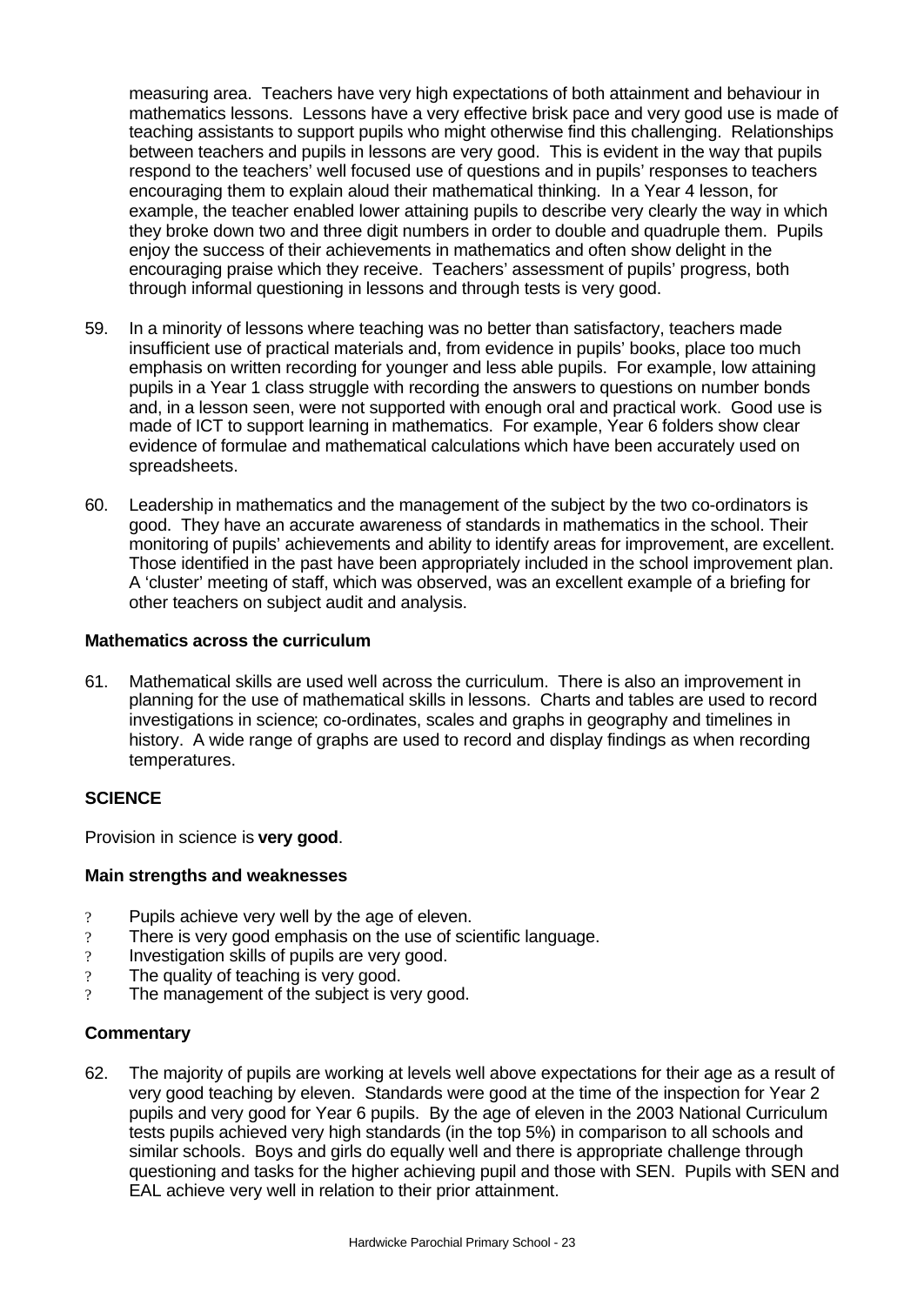- 63. Examination of pupils' work and discussion with them shows that investigative skills are well above average. Year 6 pupils had a very good understanding of 'Forces in Motion' as a result of high quality investigative work. They recorded the results very well and by the end of the lesson had a very clear understanding that objects weigh less in water. They know how to make their test fair and confidently used appropriate vocabulary such as force metres, calculation, gravity and Newtons.
- 64. The quality of teaching is very good throughout the school and, as a result, pupils make very good progress. Teachers in the infant and junior stages have a very good knowledge about the subject and use this very effectively to explain the scientific principles in a way that pupils understand. The quality of planning is very good and activities are matched very well to pupils' ability. There is excellent expectation and challenge provided for junior phase pupils. There is also a very high insistence on high standards of behaviour throughout the school. There is very good use of assessment to inform planning and as a result, pupils have a very good understanding of how they can improve.
- 65. The management of the subject is very good. With very good systems in place to monitor and improve the provision, the school has a very good capacity to improve further.

## **INFORMATION AND COMMUNICATION TECHNOLOGY**

Provision in ICT is **good**.

### **Main strengths and weaknesses**

- ? The very effective use of the new ICT suite.
- ? The confident use of ICT by all staff.
- ? The direct teaching of ICT skills is good.
- ? The excellent support and guidance offered by the ICT technician.
- ? The scheme of work and linked assessment opportunities.
- ? The pupils' individual ICT portfolio demonstrating ICT coverage and skills development.
- ? ICT links with other subjects identified in planning.
- ? Further opportunities are required to allow pupils to practise their ICT skills in their own classroom.

### **Commentary**

- 66. Standards in ICT have improved dramatically since the last inspection so that now at the end of both Year 2 and Year 6 they are above expectations for children of this age. This is due to the very effective ICT suite and the increased confidence, knowledge and enthusiasm of the teaching staff. In addition, the high level of expertise of the ICT technician both, technically, and in the support of the teaching of ICT skills enables pupils of all abilities, including SEN and EAL pupils, to achieve well.
- 67. The high quality of teacher planning linked to a well-structured scheme based on national guidelines ensure appropriate coverage of all aspects of ICT. This planning is further enhanced by a comprehensive assessment programme supplemented by each child having a portfolio demonstrating the range and depth of the ICT skills covered.
- 68. The school also benefits from a primary subjects resource web site expertly developed by the ICT technician.
- 69. Teaching seen was mostly good with some being very good. In the lessons observed in the ICT suite, covering most age groups, teachers made very effective use of the digital projector to demonstrate ICT skills to the pupils. Teachers also include valuable opportunities in these sessions to develop links with other subjects, for example in a Year 2 lesson, drawing tools and flood filling were used by the teacher both to reinforce the mathematical language of vertical and horizontal and their work, in art, of the Dutch painter Mondrian.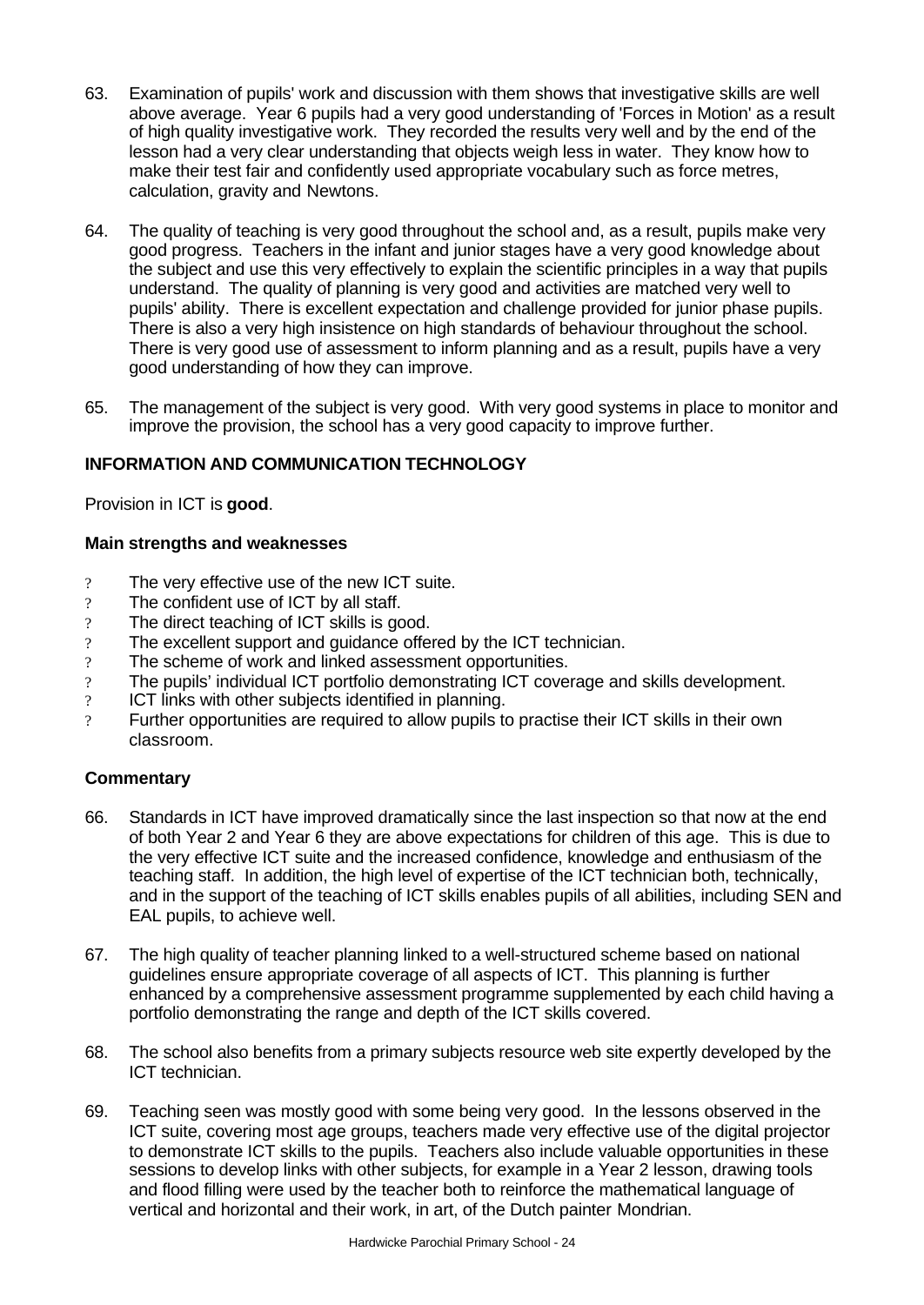- 70. Good, interaction and questioning ensured pupils were focused and that the lesson moved at pace whilst allowing the teacher to assess the pupils' understanding and making good progress in the acquisition of skills. The very good use and advice of the ICT technician also ensured that the pupil pairs worked effectively together. In many lessons teachers presented pupils with very interesting scenarios that fired their interest and thus made the application of ICT skills more purposeful e.g. developing an estate agents property database. Additionally the access to the primary subjects resource web site was invaluable.
- 71. Scrutiny of pupils' work, discussion and observations revealed that pupils were confident and enthusiastic about the use of ICT and thoroughly enjoyed their lessons. They were very positive about the use of ICT and were beginning to realise how effectively it could support learning in other subjects.
- 72. The new and enthusiastic ICT co-ordinator is being very well supported by the very experienced ICT technician. Systems are already in place via the schools policy and scheme of work for ICT to enable them to make further improvements such as the use of digital projectors in classrooms. The formal monitoring of teaching is programmed for next year but incidental monitoring already exists. The assessment and recording of pupil progress is already firmly in place.

### **Information and communication technology across the curriculum**

73. Good use is made of ICT to support learning in art and design, design and technology, history, geography, mathematics and science. Future developments envisaged by the school to improve cross-curricular use include access to Broadband and the purchase of digital projectors for classrooms to increase Internet use.

### **HUMANITIES**

#### **History**

No history lessons were observed in the infant classes, but analysis of pupils' work and discussions enabled a secure evaluation of the quality of overall provision to be reached. Five lessons were observed in the junior classes.

Provision in history is **very good.**

#### **Main strengths and weaknesses**

- ? The standard of pupils' work in history is very good.
- ? The management of the subject is very good.
- ? There are good links made with other parts of the curriculum.
- ? The quality of teaching is good overall and there are effective assessment arrangements in place.
- ? Very good use is made of visits outside school to support the history curriculum.
- ? There have been very good improvements in standards and the breadth of the curriculum since the last inspection.

#### **Commentary**

74. Work seen in pupils' books and displayed around the school is of high quality and demonstrates a rich curriculum to which pupils respond with enthusiasm and interest. Work in books is neat and carefully presented. This reflects a very positive attitude to this subject by pupils. They make very good progress in their acquisition of the skills of historical enquiry and develop a keen sense of the historical sequence of important events and periods in history. Pupils in Year 6 are able to recall many key facts about the historical periods which they have studied at school. Pupils with SEN and EAL are able to be fully involved in lessons and make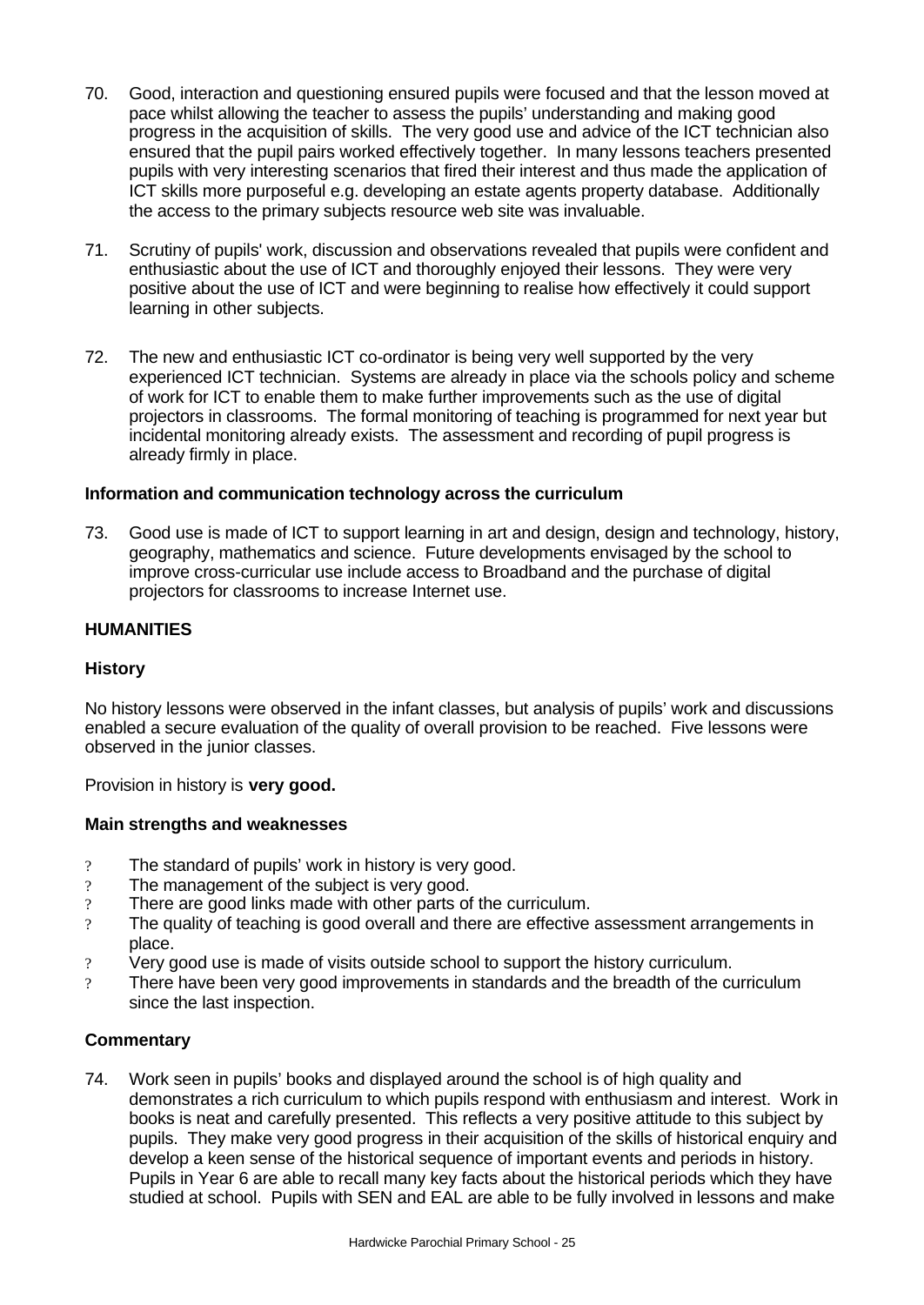very good progress. There has been very good improvement in pupils' achievements in history since the time of the last inspection.

- 75. On the evidence of the lessons seen and a scrutiny of pupils' work, teaching in history lessons is very effective. Pupils are enabled to use their historical thinking skills and knowledge to appreciate arguments for and against different interpretations of history. For example, in their work on Tudor homes in a Year 4 lesson, pupils were encouraged to interpret historical evidence in a variety of ways. In a Year 6 lesson on the Labours of Hercules, pupils were able to take notes on the key points and to demonstrate well their knowledge of ancient Greek times.
- 76. History lessons have a good pace, enabling pupils to cover a large amount of work in the time available. Teachers make good use of questioning to develop pupils' understanding of the issues covered. For example, in a Year 4 lesson on the Tudors, the teacher used a good balance of different types of question to draw out pupils' existing knowledge of the subject. Teachers make good use of resources to provide pupils with historical evidence. For example, in the Year 3 lessons seen, effective use was made of photographs of Victorian children to encourage pupils to consider contrasting living conditions. In the junior classes, teachers devise tests at the end of each unit of work which reinforce pupils' knowledge and enable teachers to effectively identify gaps in learning.
- 77. The two subject co-ordinators monitor curriculum coverage very well. Planning enables very good links with other subjects to be made, particularly literacy. The school makes very good use of out of school visits, for example to the Gloucester Folk Museum and the Black Country Museum to enrich the curriculum.

## **Geography**

78. In **geography** no lessons were observed. It is therefore not possible to form an overall judgement about provision. There is every indication from pupils' work that standards are good by Year 2 and very good by Year 6. This makes a significant improvement since the last inspection. In addition the quality of the curriculum is now excellent and lessons are very well planned. Pupils are adept at map work in the infant phase. They construct plans and maps, making good use of symbols to plot their journey to school. Pupils use the appropriate terminology, such as road, shop and tree when talking about the symbols they have used. Older pupils cover a wide range of work and effective use is made of ICT to support their learning. In Year 6 the pupils talked knowledgeably about visits they had been on to local areas and were able to contrast these with contrasting localities such as Africa and the Caribbean.

### **CREATIVE, AESTHETIC, PRACTICAL AND PHYSICAL SUBJECTS**

### **Art and Design**

Provision in art and design is **excellent**. Standards reached by the seven year olds are above the level expected for pupils of similar ages. They are well above expectations for the eleven year olds. This is a very good improvement since the last inspection.

### **Main strengths and weaknesses**

- ? The curriculum is rich and stimulating.
- ? Pupils enjoy their art and design. They use a wide range of skills and techniques to produce work of a high standard.
- ? Teaching is excellent.
- ? The subject is very well led and managed.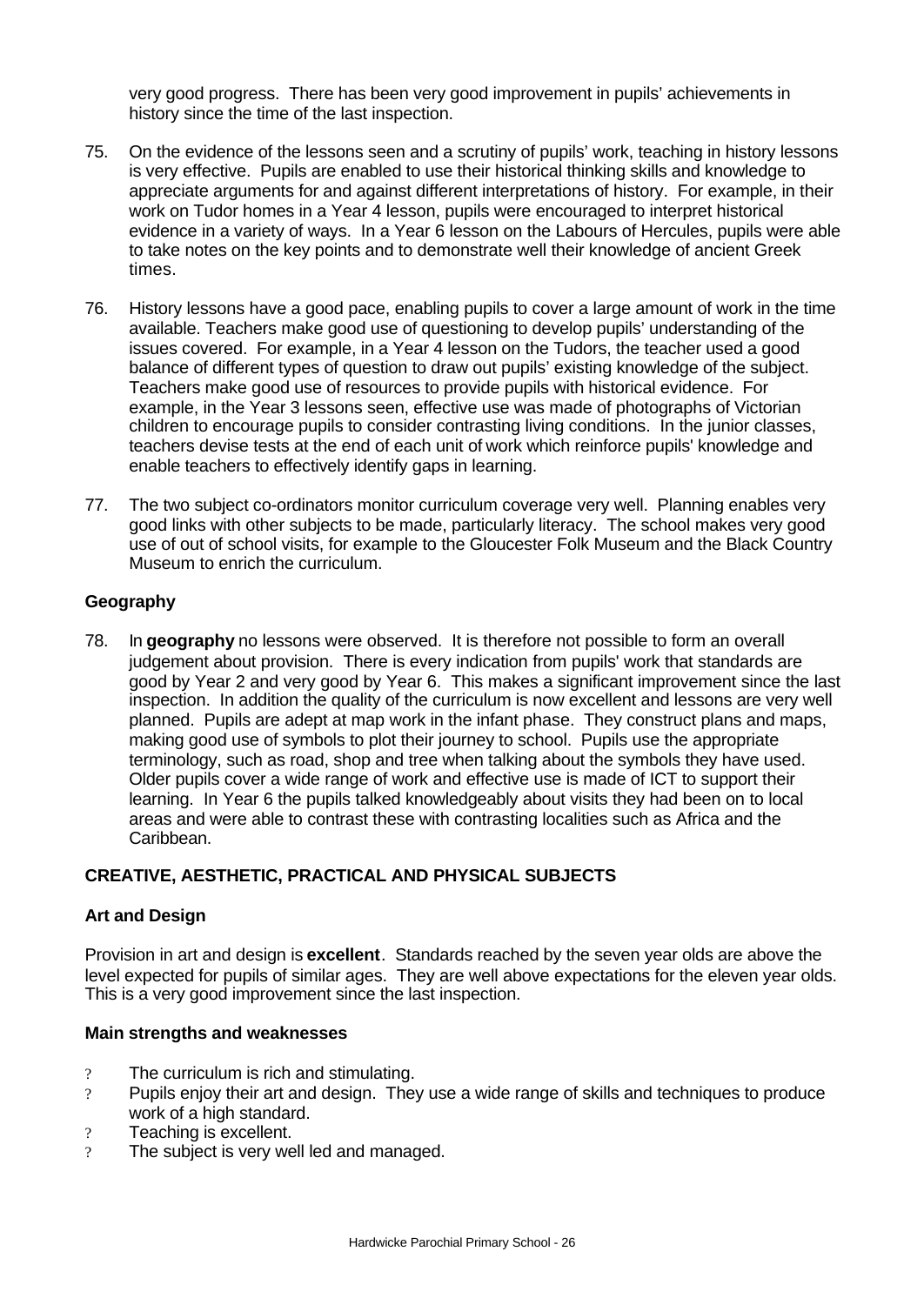# **Commentary**

- 79. The curriculum is broad, balanced, relevant and rich. All teachers have a very good subject knowledge and understanding. Pupils benefit from the excellent input from the headteacher, especially in pottery and clay work.
- 80. Standards are good for Year 2 and very good for Year 6 pupils particularly in clay work and all pupils, including those with SEN and EAL, make very good progress. There is a very good range of creative opportunities available to pupils. They are very competent when using different media, and are very confident in evaluating their own work and other pupils' work. This was expertly demonstrated in an excellent Year 4 lesson on 'Tudor Portraits.' The lesson had been excellently planned and was very successful because there had been an excellent demonstration of all the skills necessary to imprint and emboss the clay portraits. The children co-operated well in pairs as they evaluated their own and their partner's work. The pupils were encouraged to use the strengths and areas for development in their work with one another at the end of the lesson.
- 81. The quality of teaching seen is excellent. The work in Years 1 and 2 is built on very successfully in Years 3 to 6. There is a very good range of work on display throughout the school. Pupils in Year 5 have produced some excellent work on 'Shelters' and 'Gloucester.' Pupils in year 2 confidently produce pictures in the style of Mondrian and confident and competent use is made of ICT to support their learning. Clay work is of a particularly high quality, which demonstrates the high quality input from staff, especially the headteacher.
- 82. The subject has a firm place in the curriculum and all pupils mention that art and design is one of their favourite subjects. The co-ordinator monitors standards, teaching and learning and provides very good educational direction for the subject. The subject makes an excellent contribution to their spiritual, moral, social and cultural development.

### **Design and Technology**

Provision in design and technology is **very good**.

### **Main strengths and weaknesses**

- ? Very good developmental planning.
- ? Enthusiastic staff.
- ? Very good resources.
- ? A wealth of evidence regarding the design, making and evaluation process.
- ? The quality and range of the many completed pupil products displayed around the school.
- 83. Standards in design and technology are above at the end of the infants and well above at the end of the juniors. Although only two lessons were observed evidence from pupils' design proposals, the scrutiny of work, discussions with the subject co-ordinators and the innumerable completed products around the school make this a secure judgement. This shows very good improvement since the last inspection due to:
	- **IMPROVED PLANNING AND THE IMPROVED FIG.**
	- **Higher expectations and improved organisation and resources to match year group** needs.
	- ß An improved curriculum based on national guidelines which is rigorously monitored.
	- ß A high quality subject co-ordinators portfolio of evidence.
- 84. Products on display demonstrated the very good access pupils have had to a range of materials and techniques and how the acquisition of skills has been planned for and developed across year groups. Products, many with cross-curricular themes include, in the younger years, cardboard box theatres, puppets, moving pictures, wind up machinery, textiles (Joseph's coat) and the making of fruit salads; whilst work with the older children include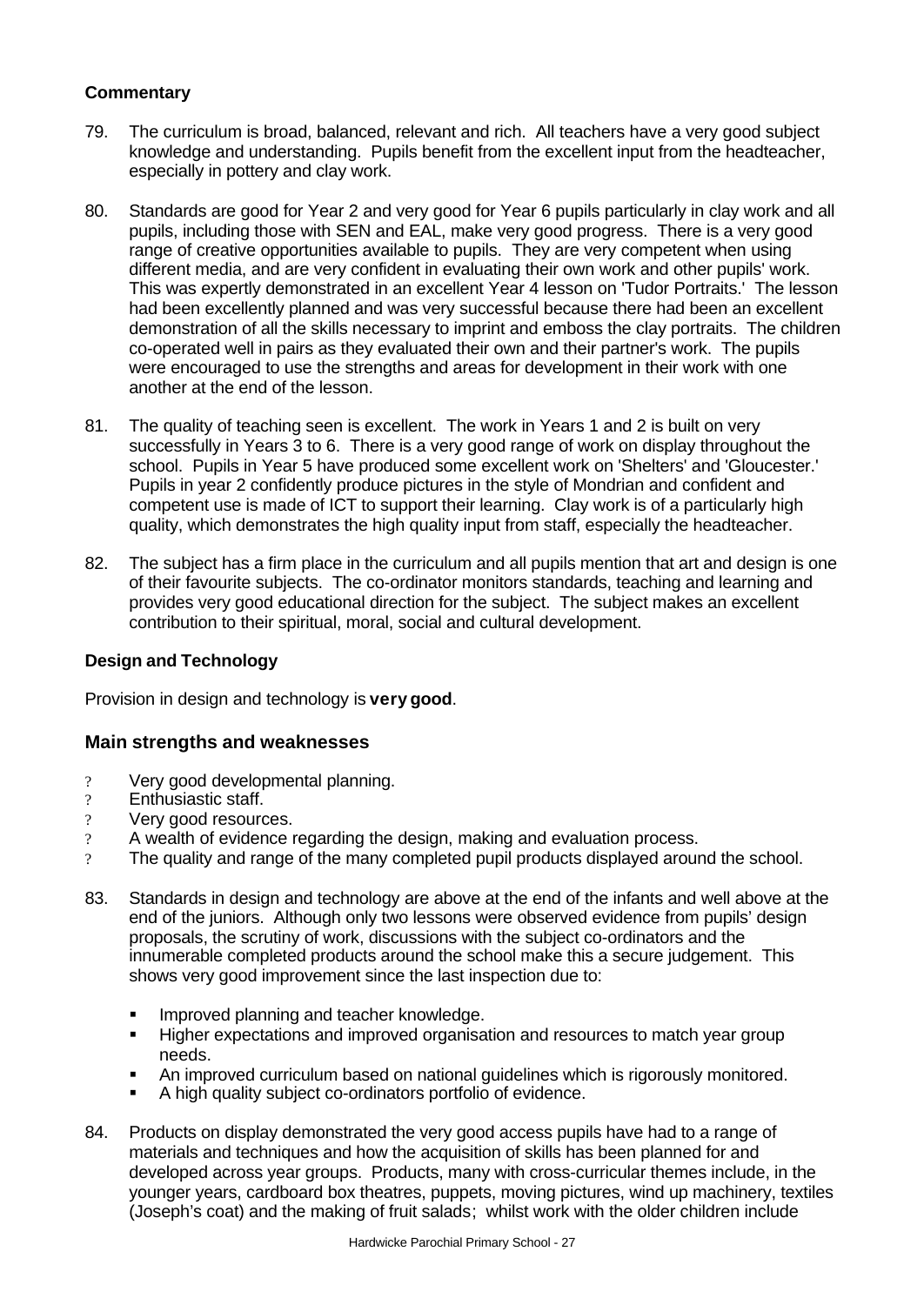lifting mechanisms, bridges, working models, fairground roundabouts, Tudor houses, Viking shelters and battery powered pottery clocks. All the work is of a very good quality.

- 85. In the lessons seen teaching was either good or very good due to high quality questioning which, for example extracted from the children opinions regarding how to make a structure stronger and discussions about the materials that might be used. Pupils enjoyed their lessons because they were fully involved in making decisions and were able to collaborate and consider each other's designs. All children felt included and were able to achieve very well.
- 86. Leadership in the subject is very good and has ensured that there is a robust policy and scheme of work in place as well as assessment procedures which include pupils' self review sheets.
- 87. Lesson outcomes are effectively monitored via the products made. The subject is well resourced and opportunities for whole school co-operation occasionally utilised for example when a patchwork quilt was made for a retiring NNEB.
- 88. A weekly Year 6 model club has helped further pupils' interest in the making of, for example, high quality aeroplanes, cables cars and marble runs. The school's scheme of work incorporates very clear guidelines on health and safety issues regarding the use of tools.

### **Music**

- 89. In **music**, pupils were only observed in one very good lesson in Year 3, although the whole school was heard singing tunefully and expressively in assemblies. It is quite clear that the very good orchestra, which accompanies the pupils' singing in assembly, is a commendable strength of the school. For example, 'Walk in the Light' was well sung by pupils and professionally accompanied by the orchestra. The able music specialist leads the weekly 'singing' assembly and also trains the choir, orchestra and recorder groups. The headteacher and deputy headteacher, both accomplished guitarists, also play in assembly. It is apparent that the very good subject expertise of teachers is used well to help pupils to progress well. Standards are above expectations by seven and well above by the time pupils are eleven. Older pupils sing 'Make me a Channel of Your Peace' tunefully, with full awareness of breathing, diction and dynamics. They obviously enjoy singing and making music.
- 90. Junior age pupils are given valuable opportunities to study the violin, cello, flute, clarinet and recorder. Concerts and performance also contribute very well to pupils' overall musical experience. The subject makes a very effective contribution to pupils' spiritual, moral, social and cultural development. There have been very good improvements since the previous inspection in terms of high quality accommodation, very good resources and the very good quality of the curriculum.

### **Physical Education**

Provision in physical education (PE) is **good**

### **Main strengths and weaknesses**

- ? Standards of pupils' achievement in PE are generally good.
- ? There is a good range of extra-curricular activities to support the curriculum.
- ? Teaching of specific skills in some lessons could be improved.
- ? Improvement since the last inspection has been good.

# **Commentary**

91. Standards of pupils' attainments in PE are good by the end of Years 2 and 6 and pupils make good progress across the age range of the school. Pupils enjoy PE and games and have a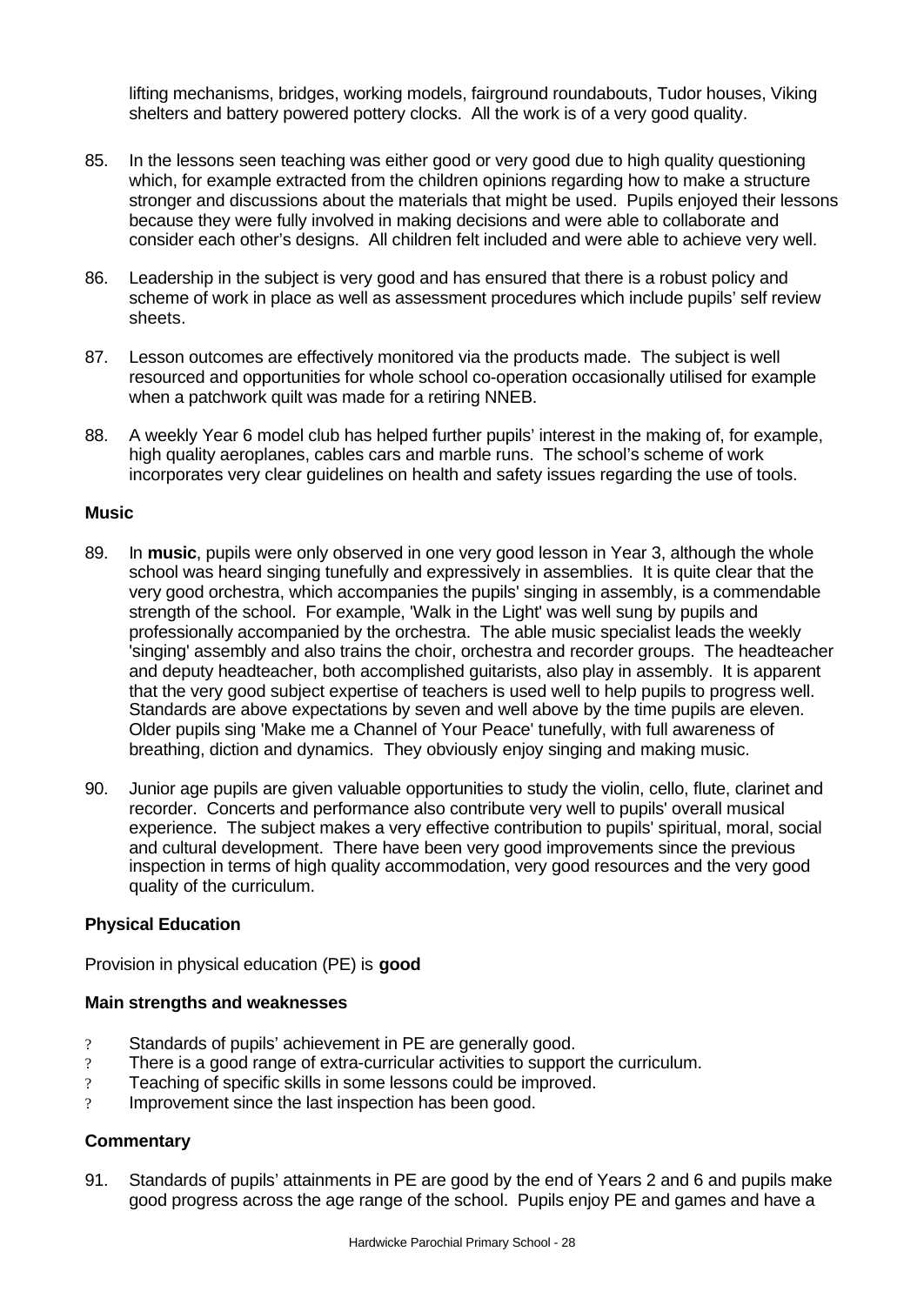positive attitude to this area of the curriculum, demonstrated not only in lessons but in their keen participation in after school activities. Standards have improved since the last inspection.

- 92. The curriculum provides pupils with an appropriate range of types of activity, including games, gymnastics, dance and, in the juniors, swimming,. All pupils, including those with SEN and EAL are fully included and pupils wear appropriate clothing for the activity in which they are involved. Teachers pay careful attention to health and safety issues. Resources are used well to support the curriculum. For example, in three dance lessons music was well selected to enhance the quality of pupils' movement. Pupils' positive attitudes and good behaviour was exemplified by the care taken in handling the equipment used in a Year 5 lesson on tennis skills.
- 93. Teaching is effective overall. Lessons are very well planned and good 'warm up' and 'cool down' activities are incorporated into lessons. Teachers instructions are very clear and activities are well organised within lessons. Pupils respond well and listen carefully. At times, not enough emphasis is placed on the teaching and development of particular skills. For example, in a Year 1 dance lesson the teacher did not talk to the pupils in enough depth about developing the quality of their movement, and, in a Year 6 football lesson, there was no detailed teaching of dribbling and passing skills. Teachers often plan lessons using commercially produced materials which have improved the consistency of provision across the school.
- 94. There is a wide range of after school sports clubs including football for all junior ages, including a girls' club, netball, gymnastics and cricket. Pupils participate with enthusiasm. Management of PE by the subject co-ordinator is very good. He is well informed, has a very good overview of curriculum coverage and an accurate view of pupils' achievement in the subject. Management of the subject, in these respects, has improved very well since the last inspection.

### **PERSONAL, SOCIAL AND HEALTH EDUCATION AND CITIZENSHIP**

Provision in personal, social and health education (PSHE) and citizenship is **very good**.

#### **Main strengths and weaknesses**

- ? Provision is planned very well into the curriculum.
- ? Cross-curricular links are clearly identified.

### **Commentary**

95. The arrangements for PSHE including drugs education are very good. The programme of work is taught through circle time, religious education, music and science. Pupils learn about the importance of a healthy diet in science for example, and about the effect of exercise on their bodies in both physical education and science. The arrangements for drug and sex education are very good. The school sees pupils' personal development as an important part of its work. This programme helps pupils develop a safe and healthy lifestyle, gain confidence and interact very well with others. PSHE also makes valuable links to history in exploring changing times, social interests and conditions.